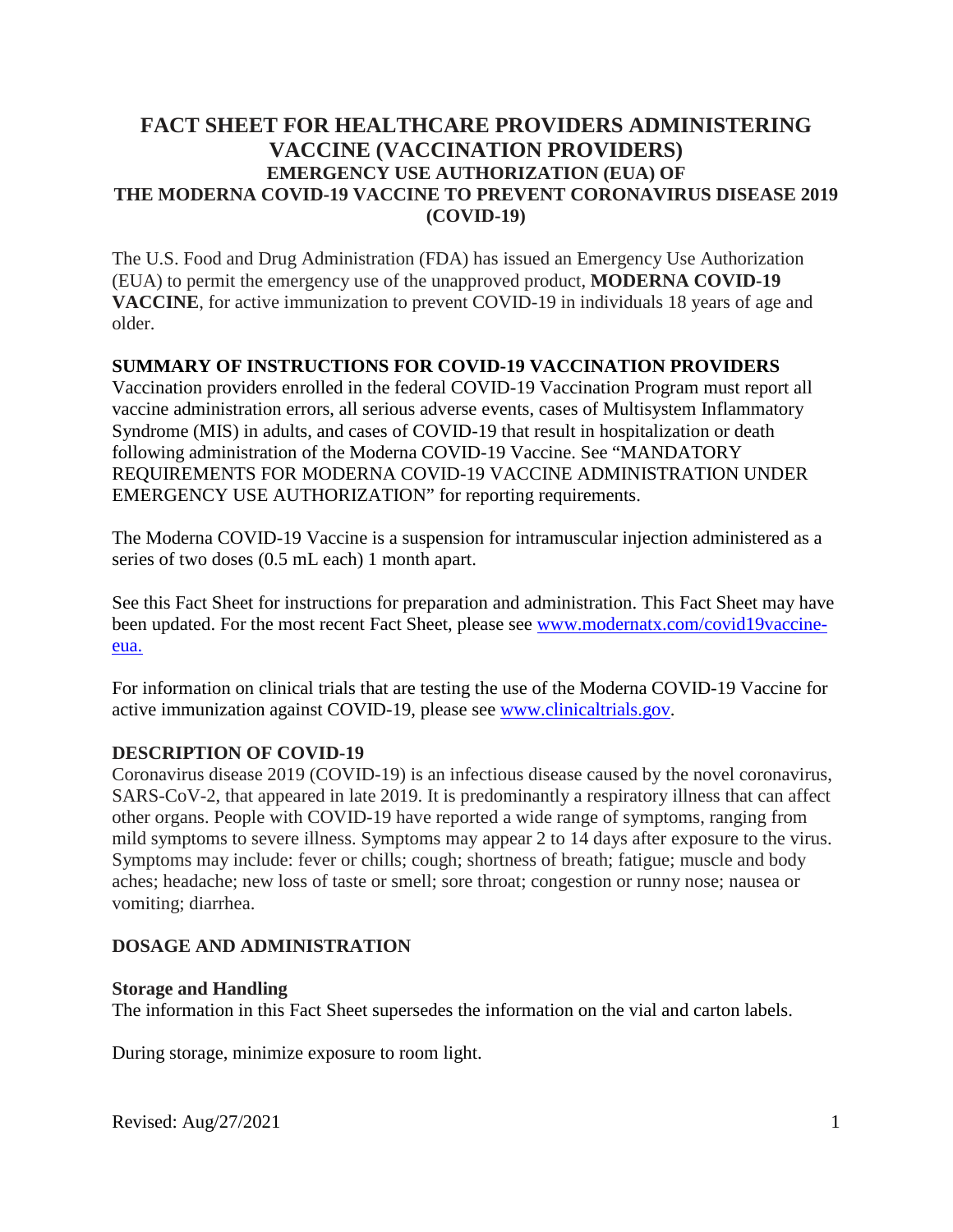The Moderna COVID-19 Vaccine multiple-dose vials are stored frozen between -50º to -15ºC (-58º to 5ºF). Store in the original carton to protect from light.

Do not store on dry ice or below -50ºC (-58ºF). Use of dry ice may subject vials to temperatures colder than  $-50^{\circ}$ C ( $-58^{\circ}$ F).

Vials may be stored refrigerated between 2° to 8°C (36° to 46°F) for up to 30 days prior to first use.

Vials may be stored between  $8^{\circ}$  to  $25^{\circ}$ C (46 $^{\circ}$  to 77 $^{\circ}$ F) for a total of 24 hours.

After the first dose has been withdrawn, the vial should be held between 2° to 25°C (36° to 77°F). Vials should be discarded 12 hours after the first puncture.

Thawed vials can be handled in room light conditions.

Do not refreeze once thawed.

## Transportation of Thawed Vials at 2° to 8°C (35° to 46°F)

If transport at -50 $^{\circ}$  to -15 $^{\circ}$ C (-58 $^{\circ}$  to 5 $^{\circ}$ F) is not feasible, available data support transportation of one or more thawed vials for up to 12 hours at  $2^{\circ}$  to  $8^{\circ}$ C (35° to 46°F) when shipped using shipping containers which have been qualified to maintain  $2^{\circ}$  to  $8^{\circ}$ C (35° to 46°F) and under routine road and air transport conditions with shaking and vibration minimized. Once thawed and transported at  $2^{\circ}$  to  $8^{\circ}$ C (35° to 46°F), vials should not be refrozen and should be stored at  $2^{\circ}$  to 8°C (35° to 46°F) until use.

## **Dosing and Schedule**

The Moderna COVID-19 Vaccine is administered intramuscularly as a series of two doses (0.5 mL each) 1 month apart.

There are no data available on the interchangeability of the Moderna COVID-19 Vaccine with other COVID-19 vaccines to complete the vaccination series. Individuals who have received one dose of the Moderna COVID-19 Vaccine should receive a second dose of the Moderna COVID-19 Vaccine to complete the vaccination series.

A third dose of the Moderna COVID-19 Vaccine (0.5 mL) administered at least 28 days following the second dose of this vaccine is authorized for administration to individuals at least 18 years of age who have undergone solid organ transplantation, or who are diagnosed with conditions that are considered to have an equivalent level of immunocompromise.

## **Dose Preparation**

- The Moderna COVID-19 Vaccine multiple-dose vials contain a frozen suspension that does not contain a preservative and must be thawed prior to administration.
- Remove the required number of vial(s) from storage and thaw each vial before use following the instructions below.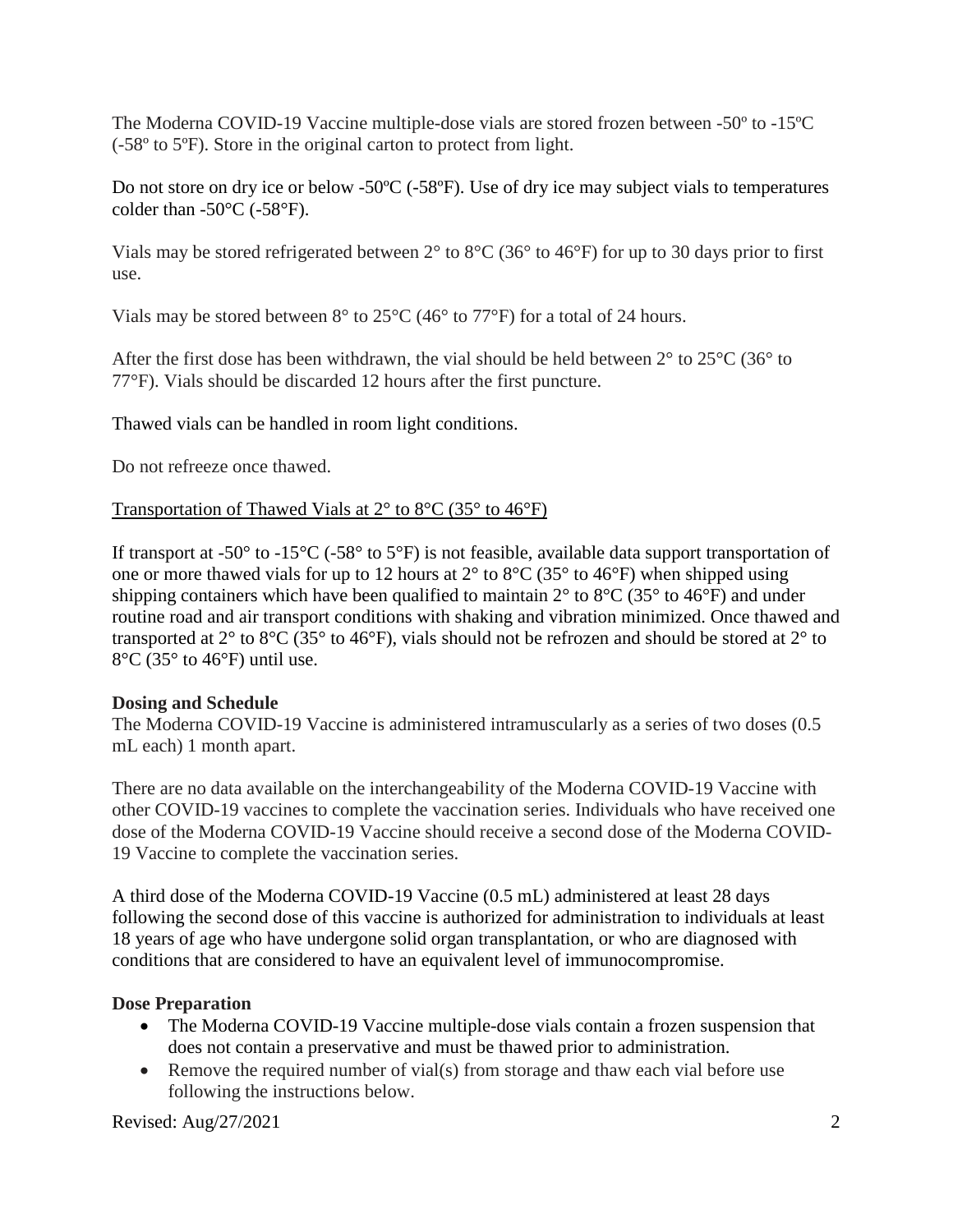| <b>Vial</b>                                   | <b>Thaw in Refrigerator</b>                       | <b>Thaw at Room Temperature</b> |
|-----------------------------------------------|---------------------------------------------------|---------------------------------|
|                                               |                                                   |                                 |
| <b>Maximum</b>                                | Thaw in refrigerated conditions                   | Alternatively, thaw at room     |
| 11-Dose Vial                                  | between $2^{\circ}$ to $8^{\circ}$ C for 2 hours  | temperature between 15° to      |
| (range: 10-11)                                | and 30 minutes. Let each vial                     | $25^{\circ}$ C for 1 hour.      |
| doses)                                        | stand at room temperature for 15                  |                                 |
|                                               | minutes before administering.                     |                                 |
| <b>Maximum</b>                                | Thaw in refrigerated conditions                   | Alternatively, thaw at room     |
| <b>15-Dose Vial</b>                           | between $2^{\circ}$ to $8^{\circ}$ C for 3 hours. | temperature between 15° to      |
| (range: 13-15)<br>Let each vial stand at room |                                                   | 25°C for 1 hour and 30          |
| doses)                                        | temperature for 15 minutes                        | minutes.                        |
|                                               | before administering.                             |                                 |

- After thawing, do not refreeze.
- Swirl vial gently after thawing and between each withdrawal. **Do not shake.** Do not dilute the vaccine.
- The Moderna COVID-19 Vaccine is a white to off-white suspension. It may contain white or translucent product-related particulates. Visually inspect the Moderna COVID-19 Vaccine vials for other particulate matter and/or discoloration prior to administration. If either of these conditions exists, the vaccine should not be administered.
- The Moderna COVID-19 Vaccine is supplied in two multiple-dose vial presentations:
	- o A multiple-dose vial containing a maximum of 11 doses: range 10-11 doses (0.5 mL each).
	- o A multiple-dose vial containing a maximum of 15 doses: range 13-15 doses (0.5 mL each).
- Depending on the syringes and needles used for each dose, there may not be sufficient volume to extract more than 10 doses from the maximum of 11 doses vial or more than 13 doses from the maximum of 15 doses vial. Irrespective of the type of syringe and needle:
	- o Each dose must contain 0.5 mL of vaccine.
	- o If the amount of vaccine remaining in the vial cannot provide a full dose of 0.5 mL, discard the vial and contents. Do not pool excess vaccine from multiple vials.
	- o Pierce the stopper at a different site each time.
- After the first dose has been withdrawn, the vial should be held between  $2^{\circ}$  to  $25^{\circ}$ C (36° to 77°F). Record the date and time of first use on the Moderna COVID-19 Vaccine vial label. Discard vial after 12 hours. Do not refreeze.

## **Administration**

Visually inspect each dose of the Moderna COVID-19 Vaccine in the dosing syringe prior to administration. The white to off-white suspension may contain white or translucent productrelated particulates. During the visual inspection,

- verify the final dosing volume of 0.5 mL.
- confirm there are no other particulates and that no discoloration is observed.
- do not administer if vaccine is discolored or contains other particulate matter.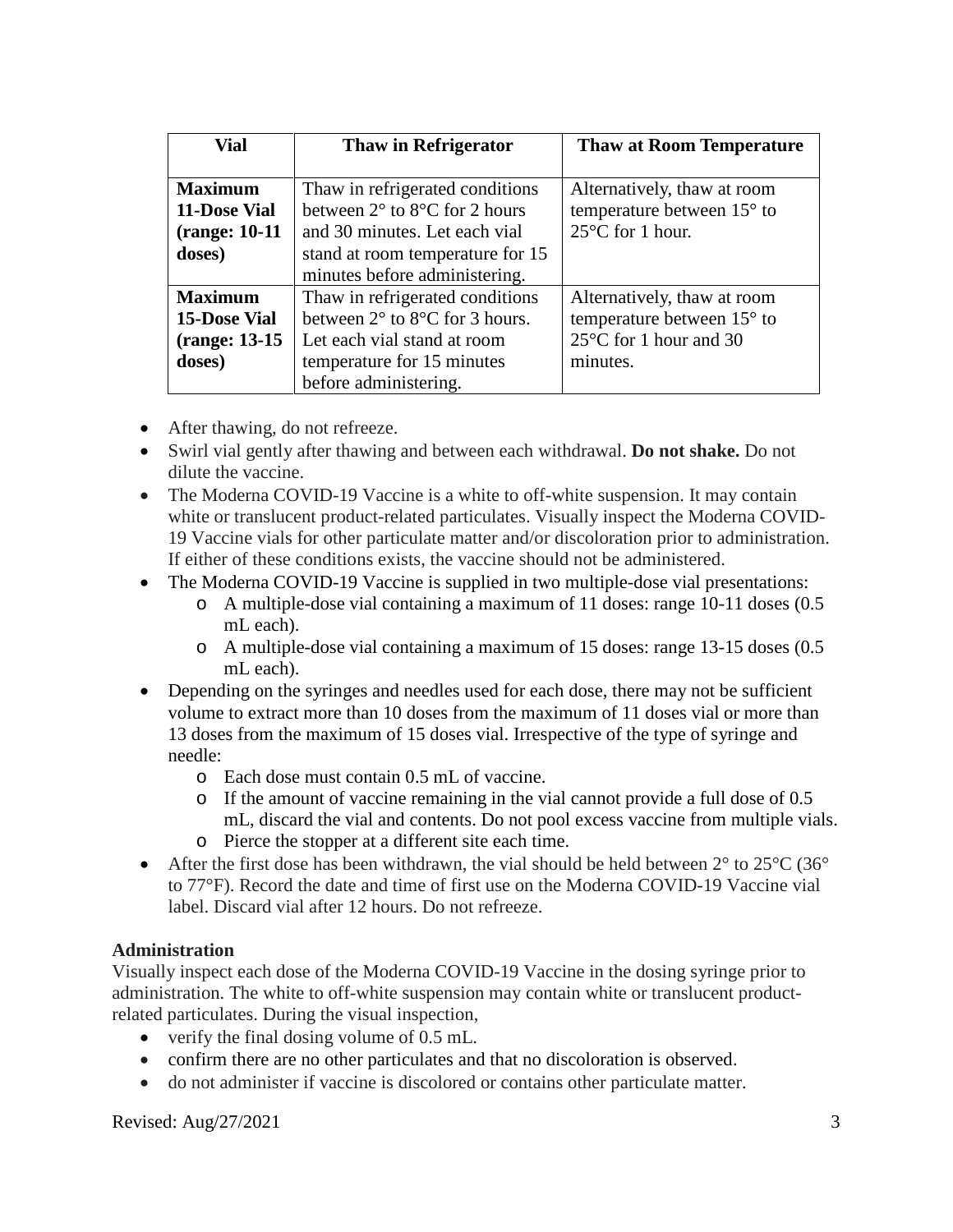Administer the Moderna COVID-19 Vaccine intramuscularly.

## **CONTRAINDICATION**

Do not administer the Moderna COVID-19 Vaccine to individuals with a known history of a severe allergic reaction (e.g., anaphylaxis) to any component of the Moderna COVID-19 Vaccine *(see Full EUA Prescribing Information)*.

# **WARNINGS**

## **Management of Acute Allergic Reactions**

Appropriate medical treatment to manage immediate allergic reactions must be immediately available in the event an acute anaphylactic reaction occurs following administration of the Moderna COVID-19 Vaccine.

Monitor Moderna COVID-19 Vaccine recipients for the occurrence of immediate adverse reactions according to the Centers for Disease Control and Prevention (CDC) guidelines (https://www.cdc.gov/vaccines/covid-19/clinical-considerations/managing-anaphylaxis.html).

## **Myocarditis and Pericarditis**

Postmarketing data demonstrate increased risks of myocarditis and pericarditis, particularly within 7 days following the second dose. The observed risk is higher among males under 40 years of age than among females and older males. The observed risk is highest in males 18 through 24 years of age. Although some cases required intensive care support, available data from short-term follow-up suggest that most individuals have had resolution of symptoms with conservative management. Information is not yet available about potential long-term sequelae. The CDC has published considerations related to myocarditis and pericarditis after vaccination, including for vaccination of individuals with a history of myocarditis or pericarditis (https://www.cdc.gov/vaccines/covid-19/clinical-considerations/myocarditis.html).

## **Syncope**

Syncope (fainting) may occur in association with administration of injectable vaccines. Procedures should be in place to avoid injury from fainting.

## **Altered Immunocompetence**

Immunocompromised persons, including individuals receiving immunosuppressant therapy, may have a diminished immune response to the Moderna COVID-19 Vaccine.

## **Limitations of Vaccine Effectiveness**

The Moderna COVID-19 Vaccine may not protect all vaccine recipients.

## **ADVERSE REACTIONS**

Adverse reactions reported in a clinical trial following administration of the Moderna COVID-19 Vaccine include pain at the injection site, fatigue, headache, myalgia, arthralgia, chills, nausea/vomiting, axillary swelling/tenderness, fever, swelling at the injection site, and erythema at the injection site. *(See Full EUA Prescribing Information)*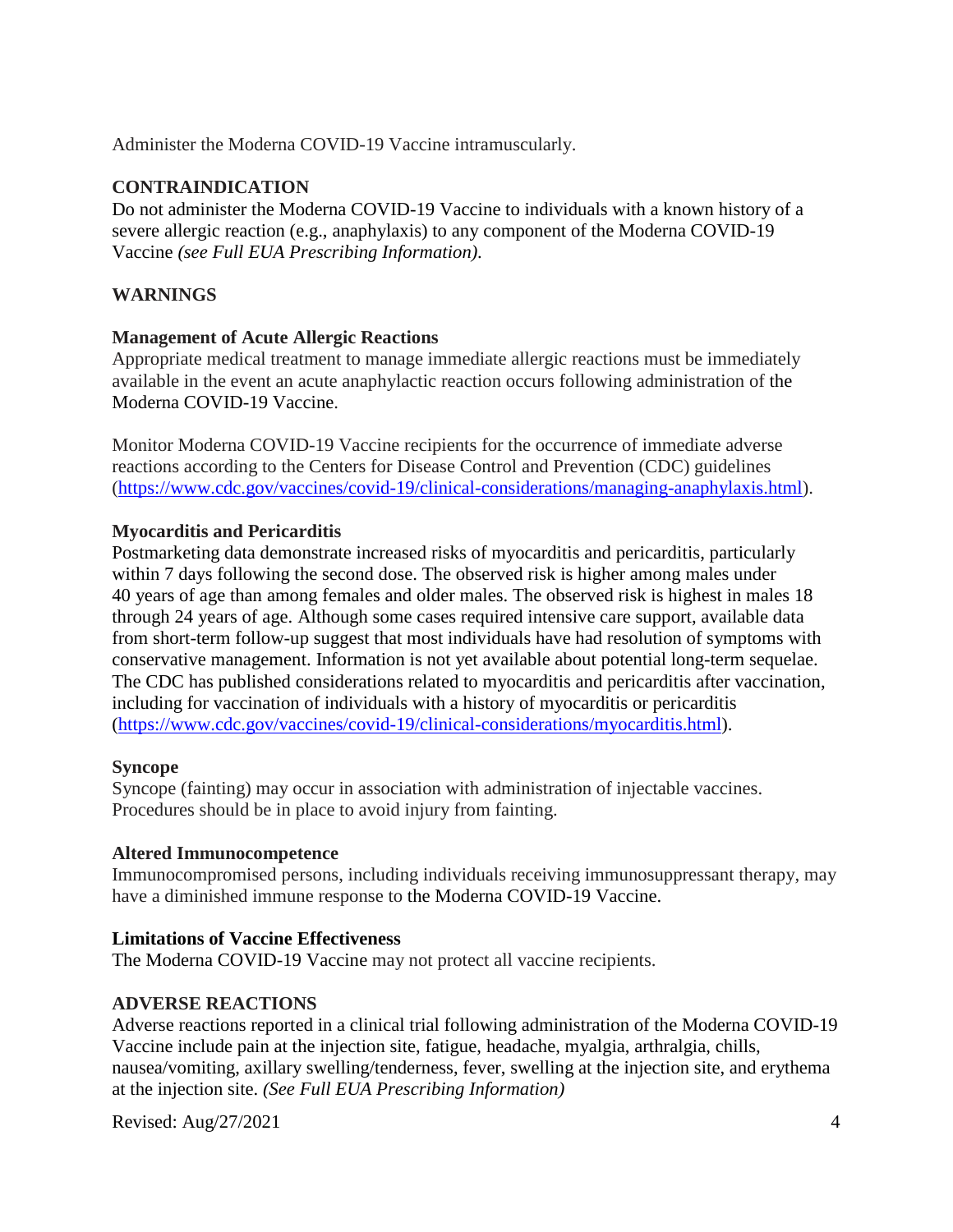Severe allergic reactions, including anaphylaxis, have been reported following administration of the Moderna COVID-19 Vaccine during mass vaccination outside of clinical trials.

Myocarditis and pericarditis have been reported following administration of the Moderna COVID-19 Vaccine during mass vaccination outside of clinical trials.

Additional adverse reactions, some of which may be serious, may become apparent with more widespread use of the Moderna COVID-19 Vaccine.

# **USE WITH OTHER VACCINES**

There is no information on the co-administration of the Moderna COVID-19 Vaccine with other vaccines.

# **INFORMATION TO PROVIDE TO VACCINE RECIPIENTS/CAREGIVERS**

As the vaccination provider, you must communicate to the recipient or their caregiver, information consistent with the "Fact Sheet for Recipients and Caregivers" (and provide a copy or direct the individual to the website www.modernatx.com/covid19vaccine-eua to obtain the Fact Sheet) prior to the individual receiving each dose of the Moderna COVID-19 Vaccine, including:

- FDA has authorized the emergency use of the Moderna COVID-19 Vaccine, which is not an FDA-approved vaccine.
- The recipient or their caregiver has the option to accept or refuse the Moderna COVID-19 Vaccine.
- The significant known and potential risks and benefits of the Moderna COVID-19 Vaccine, and the extent to which such risks and benefits are unknown.
- Information about available alternative vaccines and the risks and benefits of those alternatives.

<span id="page-4-0"></span>For information on clinical trials that are evaluating the use of the Moderna COVID-19 Vaccine to prevent COVID-19, please see www.clinicaltrials.gov.

Provide a vaccination card to the recipient or their caregiver with the date when the recipient needs to return for the second dose of Moderna COVID-19 Vaccine.

Provide the **v-safe** information sheet to vaccine recipients/caregivers and encourage vaccine recipients to participate in **v-safe**. **V-safe** is a new voluntary smartphone-based tool that uses text messaging and web surveys to check in with people who have been vaccinated to identify potential side effects after COVID-19 vaccination. **V-safe** asks questions that help CDC monitor the safety of COVID-19 vaccines. **V-safe** also provides second-dose reminders if needed and live telephone follow-up by CDC if participants report a significant health impact following COVID-19 vaccination. For more information, visit: www.cdc.gov/vsafe.

# **MANDATORY REQUIREMENTS FOR MODERNA COVID-19 VACCINE ADMINISTRATION UNDER EMERGENCY USE AUTHORIZATION**

In order to mitigate the risks of using this unapproved product under EUA and to optimize the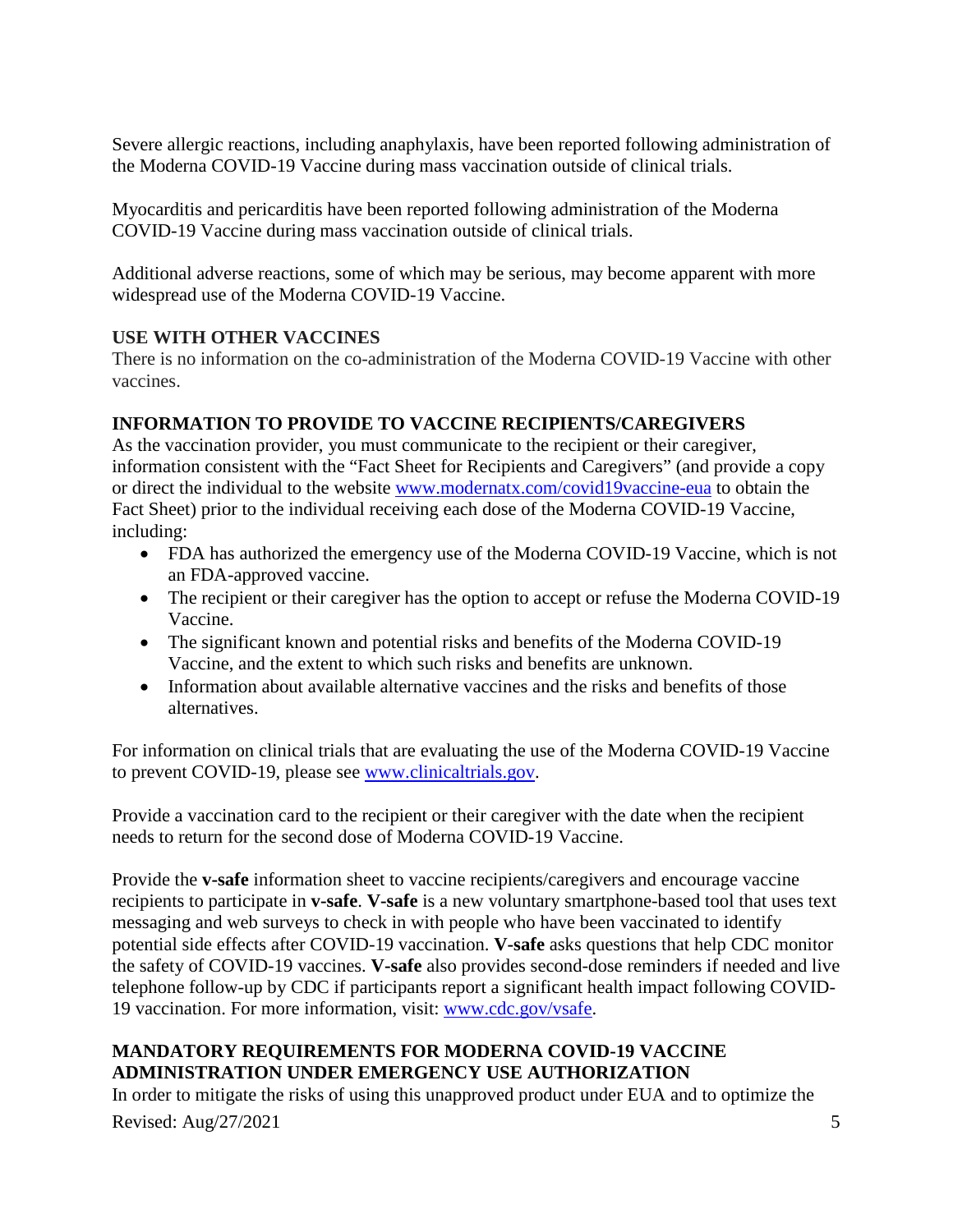potential benefit of the Moderna COVID-19 Vaccine, the following items are required. Use of unapproved Moderna COVID-19 Vaccine for active immunization to prevent COVID-19 under this EUA is limited to the following (all requirements **must** be met):

- 1. The Moderna COVID-19 Vaccine is authorized for use in individuals 18 years of age and older.
- 2. The vaccination provider must communicate to the individual receiving the Moderna COVID-19 Vaccine or their caregiver information consistent with the "Fact Sheet for Recipients and Caregivers" prior to the individual receiving the Moderna COVID-19 Vaccine.
- 3. The vaccination provider must include vaccination information in the state/local jurisdiction's Immunization Information System (IIS) or other designated system.
- 4. The vaccination provider is responsible for mandatory reporting of the following to the Vaccine Adverse Event Reporting System (VAERS):
	- vaccine administration errors whether or not associated with an adverse event,
	- serious adverse events<sup>\*</sup> (irrespective of attribution to vaccination),
	- cases of Multisystem Inflammatory Syndrome (MIS) in adults, and
	- cases of COVID-19 that result in hospitalization or death.

Complete and submit reports to VAERS online at https://vaers.hhs.gov/reportevent.html. For further assistance with reporting to VAERS, call 1-800-822-7967. The reports should include the words "Moderna COVID-19 Vaccine EUA" in the description section of the report.

5. The vaccination provider is responsible for responding to FDA requests for information about vaccine administration errors, adverse events, cases of MIS in adults, and cases of COVID-19 that result in hospitalization or death following administration of the Moderna COVID-19 Vaccine to recipients.

\*Serious adverse events are defined as:

- Death:
- A life-threatening adverse event;
- Inpatient hospitalization or prolongation of existing hospitalization;
- A persistent or significant incapacity or substantial disruption of the ability to conduct normal life functions;
- A congenital anomaly/birth defect;
- An important medical event that based on appropriate medical judgement may jeopardize the individual and may require medical or surgical intervention to prevent one of the outcomes listed above.

# **OTHER ADVERSE EVENT REPORTING TO VAERS AND MODERNATX, INC.**

Vaccination providers may report to VAERS other adverse events that are not required to be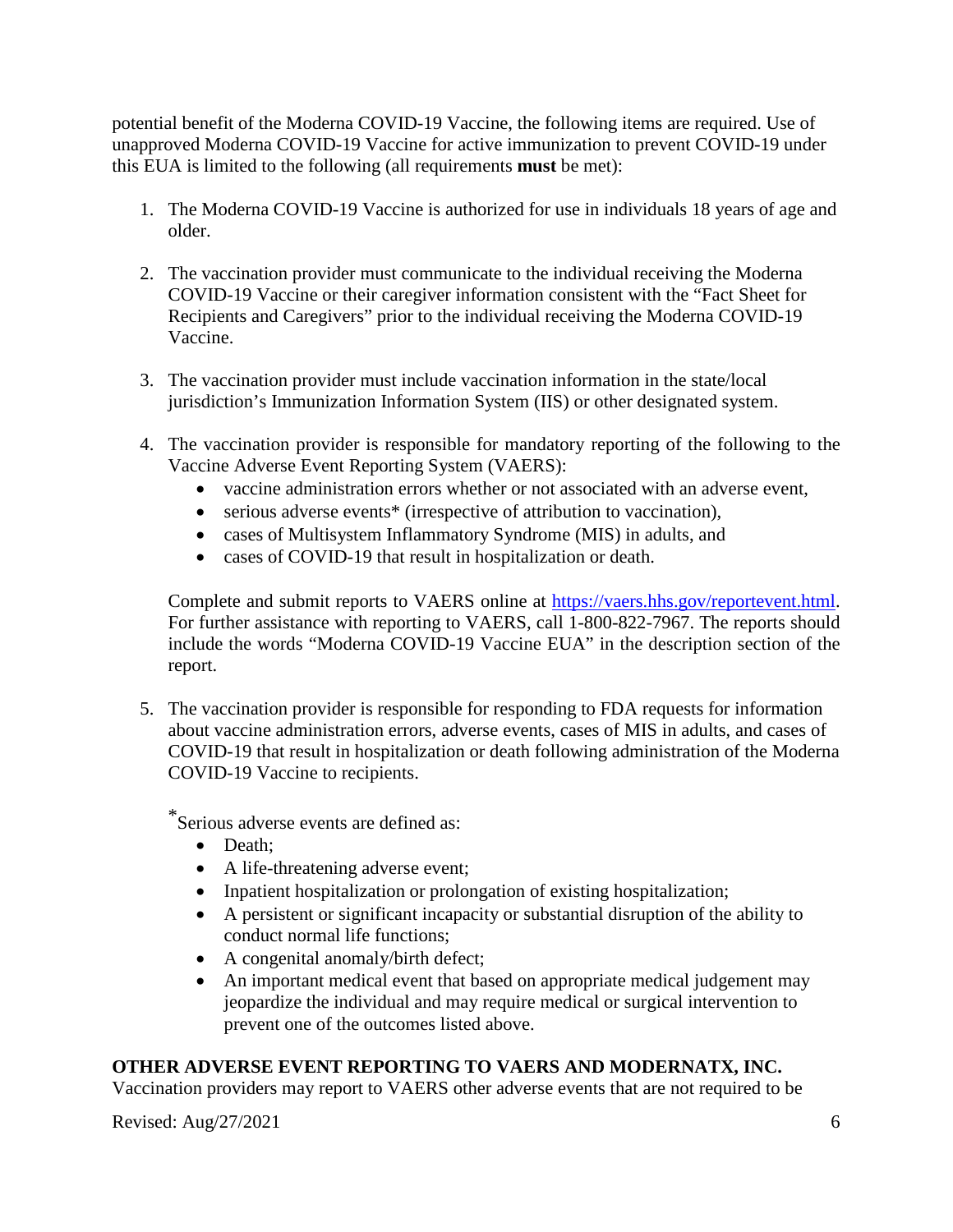reported using the contact information above.

To the extent feasible, report adverse events to ModernaTX, Inc. using the contact information below or by providing a copy of the VAERS form to ModernaTX, Inc.

| Email                   | <b>Fax number</b> | <b>Telephone number</b>             |
|-------------------------|-------------------|-------------------------------------|
| ModernaPV@modernatx.com | 1-866-599-1342    | 1-866-MODERNA<br>$(1-866-663-3762)$ |

#### **ADDITIONAL INFORMATION**

For general questions, visit the website or call the telephone number provided below.

To access the most recent Moderna COVID-19 Vaccine Fact Sheets, please scan the QR code or visit the website provided below.

| Website                              | <b>Telephone number</b> |
|--------------------------------------|-------------------------|
| www.modernatx.com/covid19vaccine-eua | 1-866-MODERNA           |
|                                      | $(1-866-663-3762)$      |

# **AVAILABLE ALTERNATIVES**

Comirnaty (COVID-19 Vaccine, mRNA) is an FDA-approved vaccine to prevent COVID-19 caused by SARS-CoV-2. There may be clinical trials or availability under EUA of other COVID-19 vaccines.

## **FEDERAL COVID-19 VACCINATION PROGRAM**

This vaccine is being made available for emergency use exclusively through the CDC COVID-19 Vaccination Program (the Vaccination Program). Healthcare providers must enroll as providers in the Vaccination Program and comply with the provider requirements. Vaccination providers may not charge any fee for the vaccine and may not charge the vaccine recipient any out-of-pocket charge for administration. However, vaccination providers may seek appropriate reimbursement from a program or plan that covers COVID-19 vaccine administration fees for the vaccine recipient (private insurance, Medicare, Medicaid, HRSA COVID-19 Uninsured Program for non-insured recipients). For information regarding provider requirements and enrollment in the CDC COVID-19 Vaccination Program, see https://www.cdc.gov/vaccines/covid-19/provider-enrollment.html.

Individuals becoming aware of any potential violations of the CDC COVID-19 Vaccination Program requirements are encouraged to report them to the Office of the Inspector General, U.S. Department of Health and Human Services, at 1-800-HHS-TIPS or TIPS.HHS.GOV.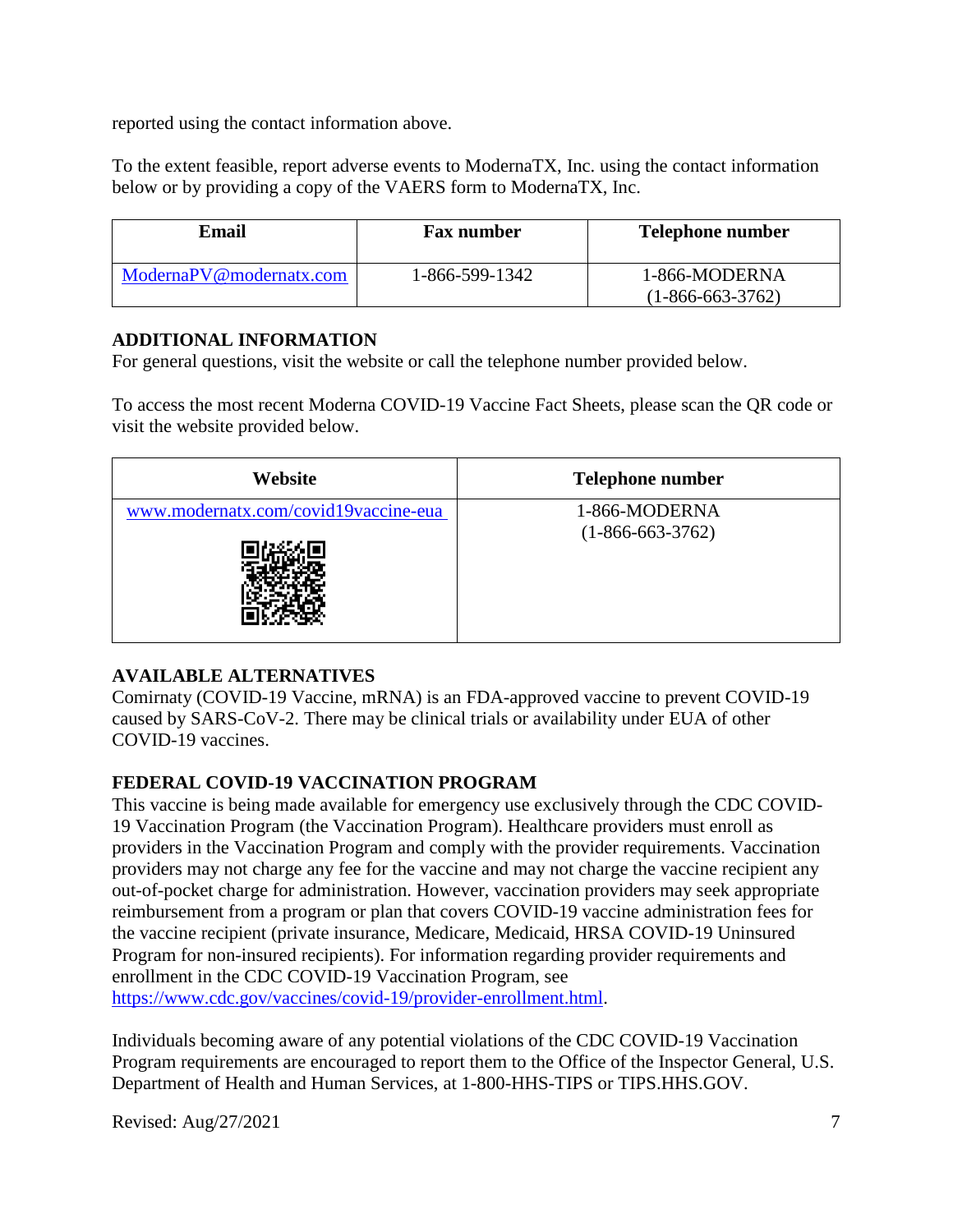## **AUTHORITY FOR ISSUANCE OF THE EUA**

The Secretary of the Department of Health and Human Services (HHS) has declared a public health emergency that justifies the emergency use of drugs and biological products during the COVID-19 Pandemic. In response, the FDA has issued an EUA for the unapproved product, Moderna COVID-19 Vaccine, for active immunization to prevent COVID-19 in individuals 18 years of age and older.

FDA issued this EUA, based on ModernaTX, Inc.'s request and submitted data.

Although limited scientific information is available, based on the totality of the scientific evidence available to date, it is reasonable to believe that the Moderna COVID-19 Vaccine may be effective for the prevention of COVID-19 in individuals as specified in the *Full EUA Prescribing Information*.

This EUA for the Moderna COVID-19 Vaccine will end when the Secretary of HHS determines that the circumstances justifying the EUA no longer exist or when there is a change in the approval status of the product such that an EUA is no longer needed.

For additional information about Emergency Use Authorization, visit FDA at: https://www.fda.gov/emergency-preparedness-and-response/mcm-legal-regulatory-and-policyframework/emergency-use-authorization.

#### **COUNTERMEASURES INJURY COMPENSATION PROGRAM**

The Countermeasures Injury Compensation Program (CICP) is a federal program that has been created to help pay for related costs of medical care and other specific expenses to compensate people injured after use of certain medical countermeasures. Medical countermeasures are specific vaccines, medications, devices, or other items used to prevent, diagnose, or treat the public during a public health emergency or a security threat. For more information about CICP regarding the vaccines to prevent COVID-19, visit http://www.hrsa.gov/cicp, email cicp@hrsa.gov, or call: 1-855-266-2427.

Moderna US, Inc. Cambridge, MA 02139

©2021 ModernaTX, Inc. All rights reserved. Patent(s): www.modernatx.com/patents Revised: Aug/27/2021

#### END SHORT VERSION FACT SHEET Long Version (Full EUA Prescribing Information) Begins On Next Page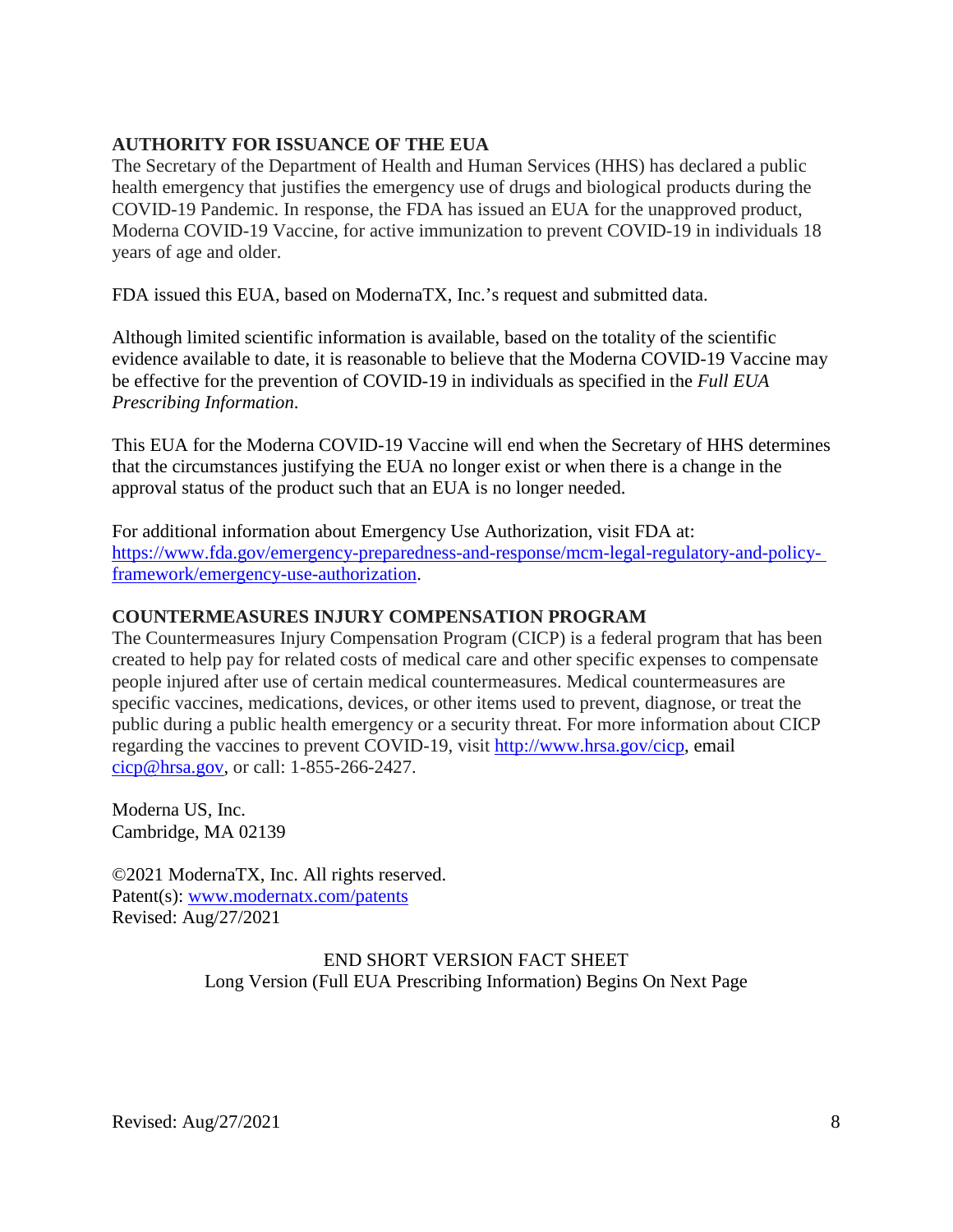#### **FULL EMERGENCY USE AUTHORIZATION (EUA) PRESCRIBING INFORMATION**

#### **MODERNA COVID-19 VACCINE**

**FULL EUA PRESCRIBING INFORMATION: CONTENTS\* 1 AUTHORIZED USE 2 DOSAGE AND ADMINISTRATION** 2.1 Preparation for Administration 2.2 Administration 2.3 Dosing and Schedule **3 DOSAGE FORMS AND STRENGTHS 4 CONTRAINDICATIONS 5 WARNINGS AND PRECAUTIONS** 5.1 Management of Acute Allergic Reactions 5.2 Myocarditis and Pericarditis 5.3 Syncope 5.4 Altered Immunocompetence 5.5 Limitations of Vaccine [Effectiveness](#page-10-0) **6 OVERALL SAFETY SUMMARY** 6.1 Clinical Trials Experience 6.2 Post-Authorization Experience

**8 REQUIREMENTS AND INSTRUCTIONS FOR REPORTING ADVERSE EVENTS AND VACCINE ADMINISTRATION ERRORS 10 DRUG INTERACTIONS 11 USE IN SPECIFIC POPULATIONS** 11.1 Pregnancy 11.2 Lactation 11.3 Pediatric Use 11.4 Geriatric Use 11.5 Use in Immunocompromised **13 DESCRIPTION 14 CLINICAL PHARMACOLOGY** 14.1 Mechanism of Action **18 CLINICAL TRIAL RESULTS AND SUPPORTING DATA FOR EUA 19 HOW SUPPLIED/STORAGE AND HANDLING 20 PATIENT COUNSELING INFORMATION 21 CONTACT INFORMATION** \*Sections or subsections omitted from the full prescribing information are not listed

## **FULL EMERGENCY USE AUTHORIZATION (EUA) PRESCRIBING INFORMATION**

\_\_\_\_\_\_\_\_\_\_\_\_\_\_\_\_\_\_\_\_\_\_\_\_\_\_\_\_\_\_\_\_\_\_\_\_\_\_\_\_\_\_\_\_\_\_\_\_\_\_\_\_\_\_\_\_\_\_\_\_\_\_\_\_\_\_\_\_\_\_\_\_\_\_\_\_\_\_

#### **1 AUTHORIZED USE**

Moderna COVID-19 Vaccine is authorized for use under an Emergency Use Authorization (EUA) for active immunization to prevent coronavirus disease 2019 (COVID-19) caused by severe acute respiratory syndrome coronavirus 2 (SARS-CoV-2) in individuals 18 years of age and older.

## **2 DOSAGE AND ADMINISTRATION**

For intramuscular injection only.

#### **2.1 Preparation for Administration**

- The Moderna COVID-19 Vaccine multiple-dose vials contain a frozen suspension that does not contain a preservative and must be thawed prior to administration.
- Remove the required number of vial(s) from storage and thaw each vial before use following the instructions below.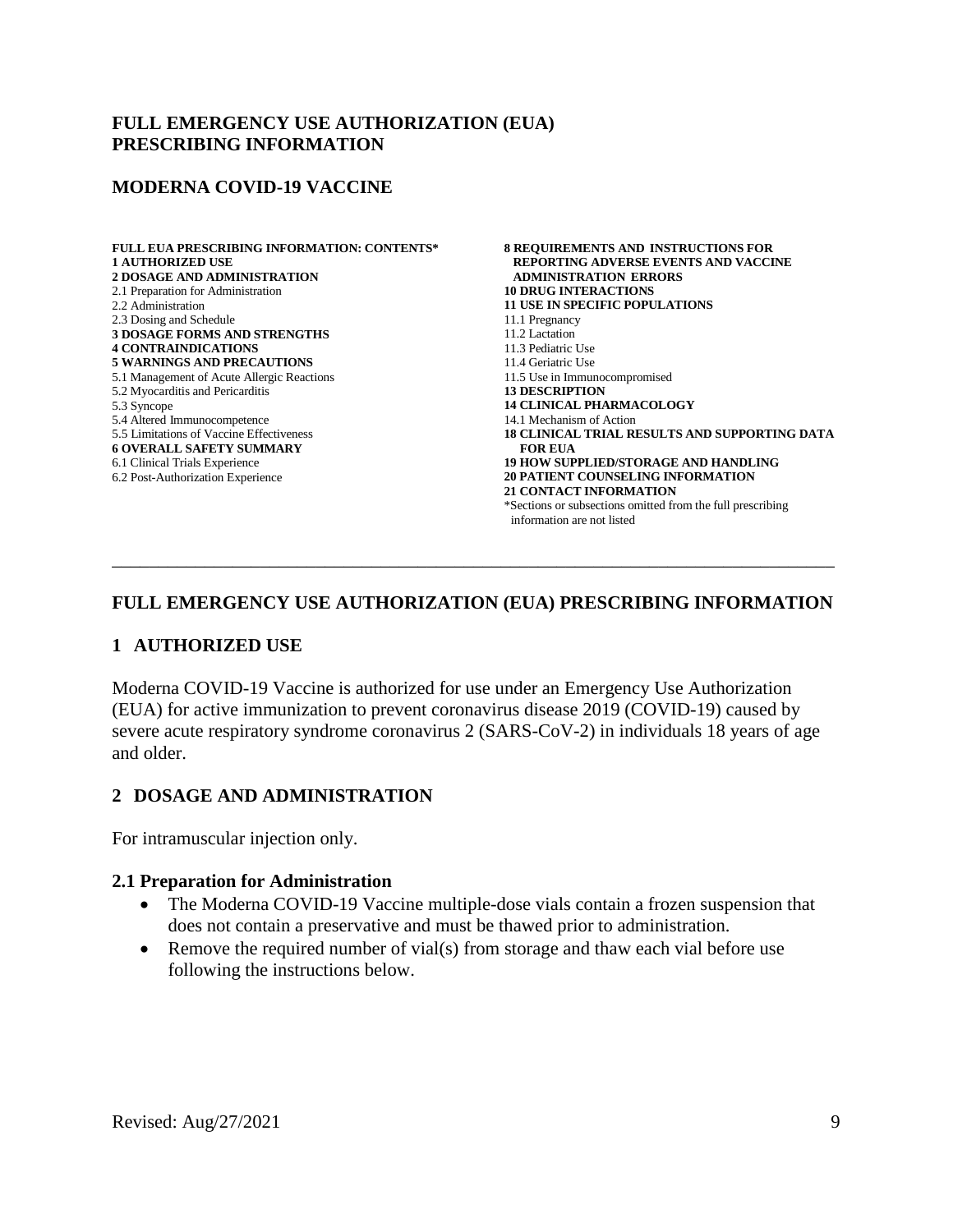| Vial                                          | <b>Thaw in Refrigerator</b>                       | <b>Thaw at Room Temperature</b>  |
|-----------------------------------------------|---------------------------------------------------|----------------------------------|
|                                               |                                                   |                                  |
| <b>Maximum</b>                                | Thaw in refrigerated conditions                   | Alternatively, thaw at room      |
| 11-Dose Vial                                  | between $2^{\circ}$ to $8^{\circ}$ C for 2 hours  | temperature between 15° to       |
| (range: 10-11)                                | and 30 minutes. Let each vial                     | $25^{\circ}$ C for 1 hour.       |
| doses)                                        | stand at room temperature for 15                  |                                  |
|                                               | minutes before administering.                     |                                  |
| <b>Maximum</b>                                | Thaw in refrigerated conditions                   | Alternatively, thaw at room      |
| <b>15-Dose Vial</b>                           | between $2^{\circ}$ to $8^{\circ}$ C for 3 hours. | temperature between 15° to       |
| (range: 13-15)<br>Let each vial stand at room |                                                   | $25^{\circ}$ C for 1 hour and 30 |
| doses)                                        | temperature for 15 minutes                        | minutes.                         |
|                                               | before administering.                             |                                  |

- After thawing, do not refreeze.
- Swirl vial gently after thawing and between each withdrawal. **Do not shake.** Do not dilute the vaccine.
- The Moderna COVID-19 Vaccine is a white to off-white suspension. It may contain white or translucent product-related particulates. Visually inspect the Moderna COVID-19 Vaccine vials for other particulate matter and/or discoloration prior to administration. If either of these conditions exists, the vaccine should not be administered.
- The Moderna COVID-19 Vaccine is supplied in two multiple-dose vial presentations:
	- o A multiple-dose vial containing a maximum of 11 doses: range 10-11 doses (0.5 mL each).
	- o A multiple-dose vial containing a maximum of 15 doses: range 13-15 doses (0.5 mL each).
- Depending on the syringes and needles used for each dose, there may not be sufficient volume to extract more than 10 doses from the maximum of 11 doses vial or more than 13 doses from the maximum of 15 doses vial. Irrespective of the type of syringe and needle:
	- o Each dose must contain 0.5 mL of vaccine.
	- o If the amount of vaccine remaining in the vial cannot provide a full dose of 0.5 mL, discard the vial and contents. Do not pool excess vaccine from multiple vials.
	- o Pierce the stopper at a different site each time.
- After the first dose has been withdrawn, the vial should be held between  $2^{\circ}$  to  $25^{\circ}$ C (36° to 77°F). Record the date and time of first use on the Moderna COVID-19 Vaccine vial label. Discard vial after 12 hours. Do not refreeze.

# **2.2 Administration**

Visually inspect each dose of the Moderna COVID-19 Vaccine in the dosing syringe prior to administration. The white to off-white suspension may contain white or translucent product-related particulates. During the visual inspection,

- verify the final dosing volume of 0.5 mL.
- confirm there are no other particulates and that no discoloration is observed.
- do not administer if vaccine is discolored or contains other particulate matter.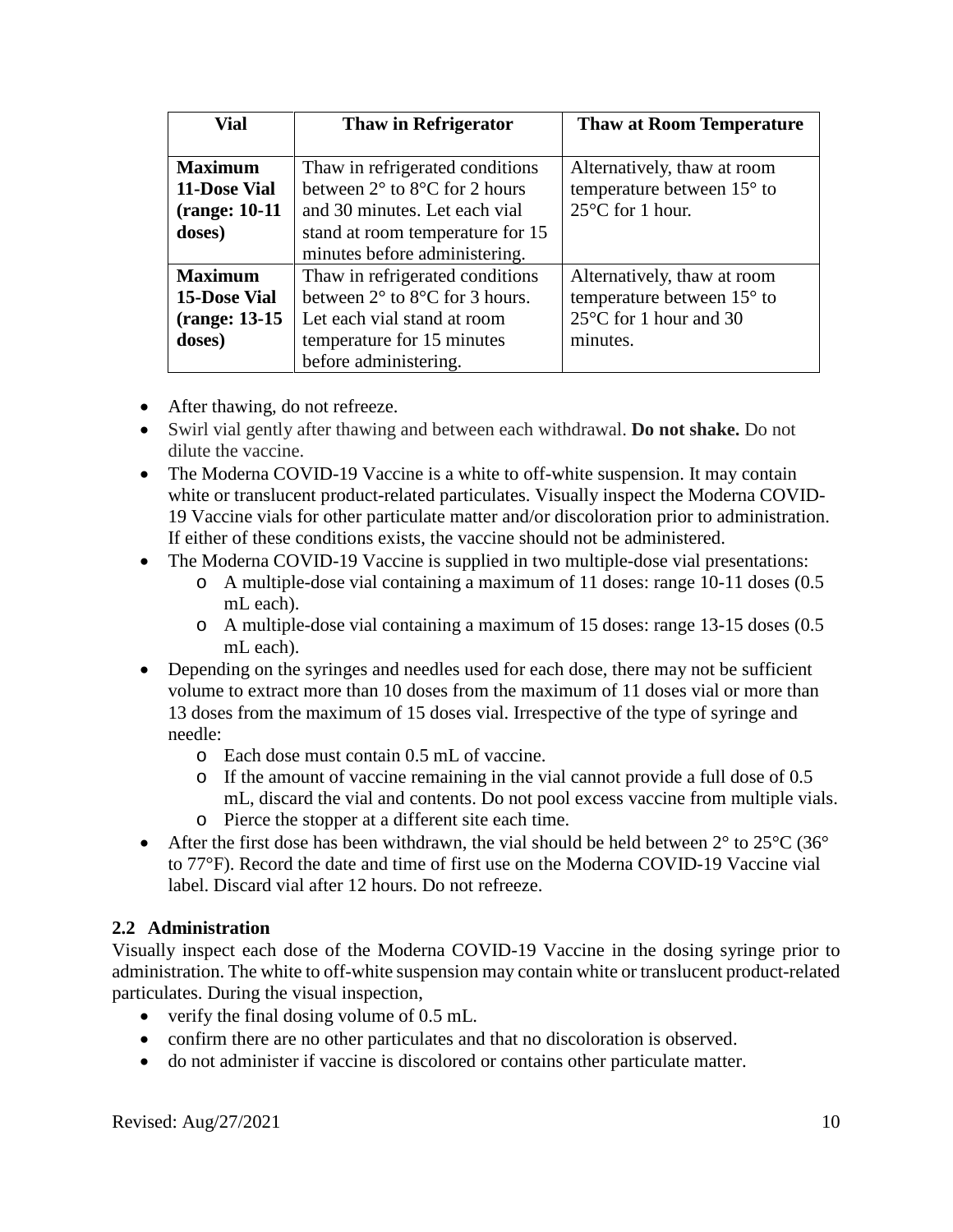Administer the Moderna COVID-19 Vaccine intramuscularly.

# **2.3 Dosing and Schedule**

The Moderna COVID-19 Vaccine is administered intramuscularly as a series of two doses (0.5 mL each) 1 month apart.

There are no data available on the interchangeability of the Moderna COVID-19 Vaccine with other COVID-19 vaccines to complete the vaccination series. Individuals who have received one dose of Moderna COVID-19 Vaccine should receive a second dose of Moderna COVID-19 Vaccine to complete the vaccination series.

A third dose of the Moderna COVID-19 Vaccine (0.5 mL) administered at least 28 days following the second dose of this vaccine is authorized for administration to individuals at least 18 years of age who have undergone solid organ transplantation, or who are diagnosed with conditions that are considered to have an equivalent level of immunocompromise.

# **3 DOSAGE FORMS AND STRENGTHS**

Moderna COVID-19 Vaccine is a suspension for intramuscular injection. A single dose is 0.5 mL.

# **4 CONTRAINDICATIONS**

<span id="page-10-0"></span>Do not administer the Moderna COVID-19 Vaccine to individuals with a known history of severe allergic reaction (e.g., anaphylaxis) to any component of the Moderna COVID-19 Vaccine *[see Description (13)]*.

# **5 WARNINGS AND PRECAUTIONS**

# **5.1 Management of Acute Allergic Reactions**

Appropriate medical treatment to manage immediate allergic reactions must be immediately available in the event an acute anaphylactic reaction occurs following administration of the Moderna COVID-19 Vaccine.

Monitor Moderna COVID-19 Vaccine recipients for the occurrence of immediate adverse reactions according to the Centers for Disease Control and Prevention (CDC) guidelines (https://www.cdc.gov/vaccines/covid-19/clinical-considerations/managing-anaphylaxis.html).

# **5.2 Myocarditis and Pericarditis**

Postmarketing data demonstrate increased risks of myocarditis and pericarditis, particularly within 7 days following the second dose. The observed risk is higher among males under 40 years of age than among females and older males. The observed risk is highest in males 18 through 24 years of age. Although some cases required intensive care support, available data from short-term follow-up suggest that most individuals have had resolution of symptoms with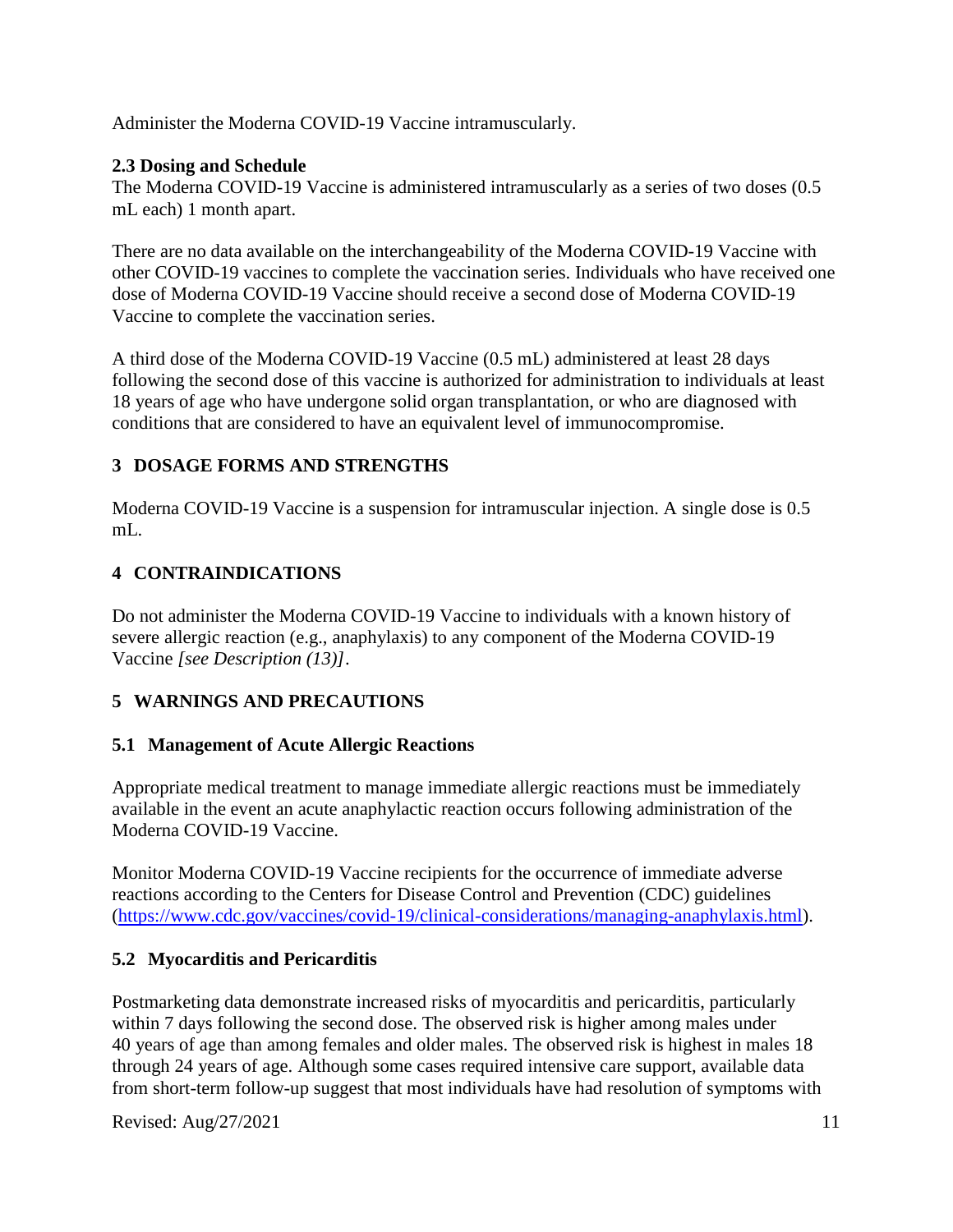conservative management. Information is not yet available about potential long-term sequelae. The CDC has published considerations related to myocarditis and pericarditis after vaccination, including for vaccination of individuals with a history of myocarditis or pericarditis (https://www.cdc.gov/vaccines/covid-19/clinical-considerations/myocarditis.html).

# **5.3 Syncope**

Syncope (fainting) may occur in association with administration of injectable vaccines. Procedures should be in place to avoid injury from fainting.

## **5.4 Altered Immunocompetence**

Immunocompromised persons, including individuals receiving immunosuppressive therapy, may have a diminished response to the Moderna COVID-19 Vaccine.

## **5.5 Limitations of Vaccine Effectiveness**

The Moderna COVID-19 Vaccine may not protect all vaccine recipients.

## **6 OVERALL SAFETY SUMMARY**

**It is MANDATORY for vaccination providers to report to the Vaccine Adverse Event Reporting System (VAERS) all vaccine administration errors, all serious adverse events, cases of Multi-inflammatory Syndrome (MIS) in adults, and hospitalized or fatal cases of COVID-19 following vaccination with the Moderna COVID-19 Vaccine. To the extent feasible, provide a copy of the VAERS form to ModernaTX, Inc. Please see the REQUIREMENTS AND INSTRUCTIONS FOR REPORTING ADVERSE EVENTS AND VACCINE ADMINISTRATION ERRORS section for details on reporting to VAERS and ModernaTX, Inc.**

In clinical studies, the adverse reactions in participants 18 years of age and older were pain at the injection site (92.0%), fatigue (70.0%), headache (64.7%), myalgia (61.5%), arthralgia (46.4%), chills (45.4%), nausea/vomiting (23.0%), axillary swelling/tenderness (19.8%), fever (15.5%), swelling at the injection site (14.7%), and erythema at the injection site (10.0%).

Severe allergic reactions, including anaphylaxis, have been reported following administration of the Moderna COVID-19 Vaccine during mass vaccination outside of clinical trials.

Myocarditis and pericarditis have been reported following administration of the Moderna COVID-19 Vaccine during mass vaccination outside of clinical trials.

## **6.1 Clinical Trials Experience**

Because clinical trials are conducted under widely varying conditions, adverse reaction rates observed in the clinical trials of a vaccine cannot be directly compared with rates in the clinical trials of another vaccine and may not reflect the rates observed in practice.

Overall, 15,419 participants aged 18 years and older received at least one dose of Moderna COVID-19 Vaccine in three clinical trials (NCT04283461, NCT04405076, and NCT04470427).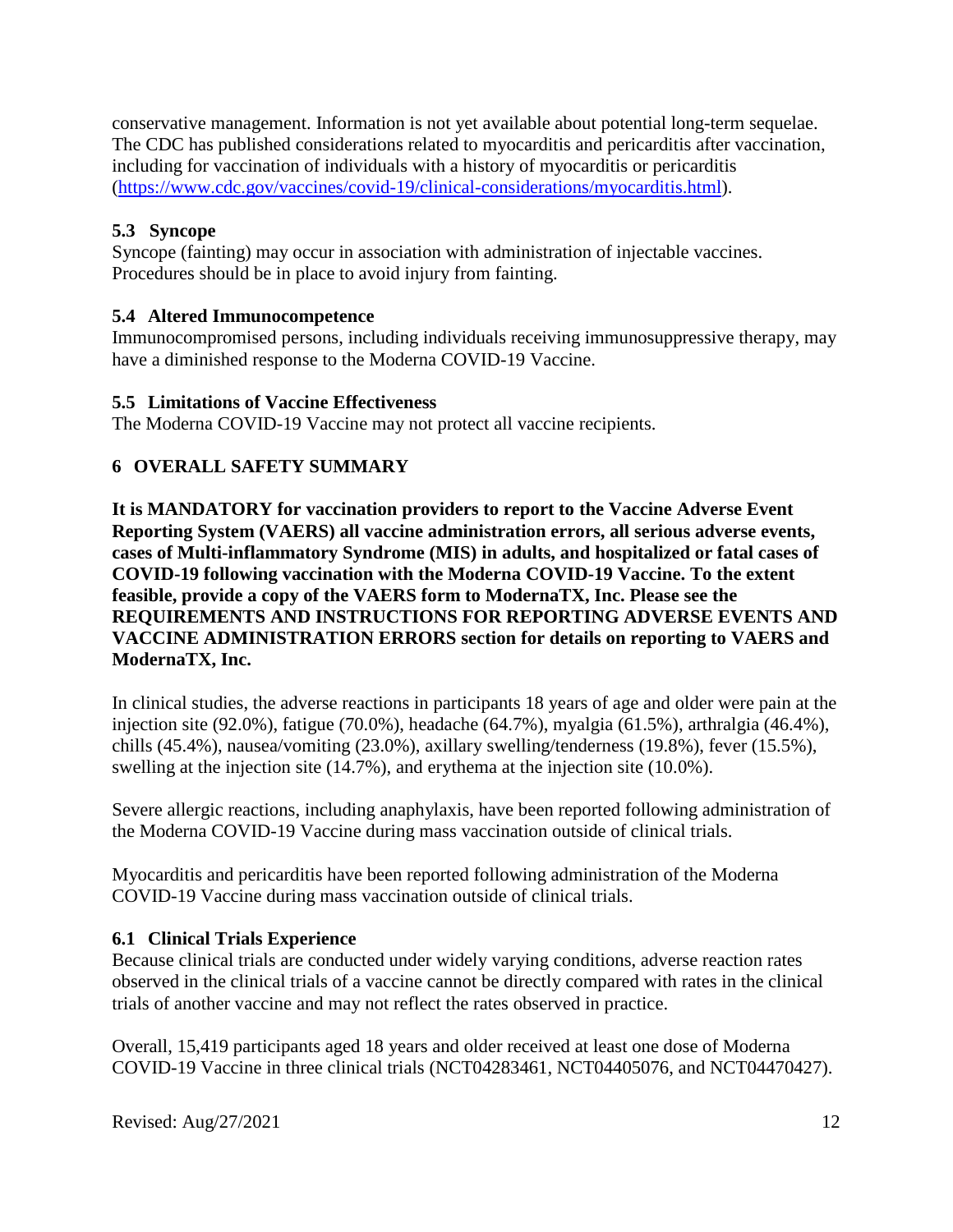The safety of Moderna COVID-19 Vaccine was evaluated in an ongoing Phase 3 randomized, placebo-controlled, observer-blind clinical trial conducted in the United States involving 30,351 participants 18 years of age and older who received at least one dose of Moderna COVID-19 Vaccine (n=15,185) or placebo (n=15,166) (NCT04470427). At the time of vaccination, the mean age of the population was 52 years (range 18-95); 22,831 (75.2%) of participants were 18 to 64 years of age and 7,520 (24.8%) of participants were 65 years of age and older. Overall, 52.7% were male, 47.3% were female, 20.5% were Hispanic or Latino, 79.2% were White, 10.2% were African American, 4.6% were Asian, 0.8% were American Indian or Alaska Native, 0.2% were Native Hawaiian or Pacific Islander, 2.1% were other races, and 2.1% were Multiracial. Demographic characteristics were similar among participants who received Moderna COVID-19 Vaccine and those who received placebo.

#### Solicited Adverse Reactions

Data on solicited local and systemic adverse reactions and use of antipyretic medication were collected in an electronic diary for 7 days following each injection (i.e., day of vaccination and the next 6 days) among participants receiving Moderna COVID-19 Vaccine (n=15,179) and participants receiving placebo (n=15,163) with at least 1 documented dose. Solicited adverse reactions were reported more frequently among vaccine participants than placebo participants.

The reported number and percentage of the solicited local and systemic adverse reactions by age group and dose are presented in Table 1 and Table 2, respectively.

|                                                |              | <b>Moderna COVID-19 Vaccine</b> |               | <b>Placebo</b> <sup>a</sup> |
|------------------------------------------------|--------------|---------------------------------|---------------|-----------------------------|
|                                                | Dose 1       | Dose 2                          | Dose 1        | Dose 2                      |
|                                                | $(N=11,406)$ | $(N=10,985)$                    | $(N=11,407)$  | $(N=10,918)$                |
|                                                | $n$ (%)      | $n$ (%)                         | $n$ (%)       | $n$ (%)                     |
| <b>Local Adverse</b><br><b>Reactions</b>       |              |                                 |               |                             |
| Pain                                           | 9,908        | 9,873                           | 2,177         | 2,040                       |
|                                                | (86.9)       | (89.9)                          | (19.1)        | (18.7)                      |
| Pain, Grade 3 <sup>b</sup>                     | 366          | 506                             | 23            | 22                          |
|                                                | (3.2)        | (4.6)                           | (0.2)         | (0.2)                       |
| Axillary                                       | 1,322        | 1,775                           | 567           | 470                         |
| swelling/tenderness                            | (11.6)       | (16.2)                          | (5.0)         | (4.3)                       |
| Axillary<br>swelling/tenderness,<br>Grade $3b$ | 37<br>(0.3)  | 46<br>(0.4)                     | 13<br>(0.1)   | 11<br>(0.1)                 |
| Swelling (hardness)                            | 767          | 1,389                           | 34            | 36                          |
| $\geq$ 25 mm                                   | (6.7)        | (12.6)                          | (0.3)         | (0.3)                       |
| Swelling (hardness),                           | 62           | 182                             | $\mathcal{E}$ | 4                           |
| Grade 3 <sup>c</sup>                           | (0.5)        | (1.7)                           | (<0.1)        | (<0.1)                      |
| Erythema (redness)                             | 344          | 982                             | 47            | 43                          |
| $\geq$ 25 mm                                   | (3.0)        | (8.9)                           | (0.4)         | (0.4)                       |

## **Table 1: Number and Percentage of Participants With Solicited Local and Systemic Adverse Reactions Within 7 Days\* After Each Dose in Participants 18-64 Years (Solicited Safety Set, Dose 1 and Dose 2)**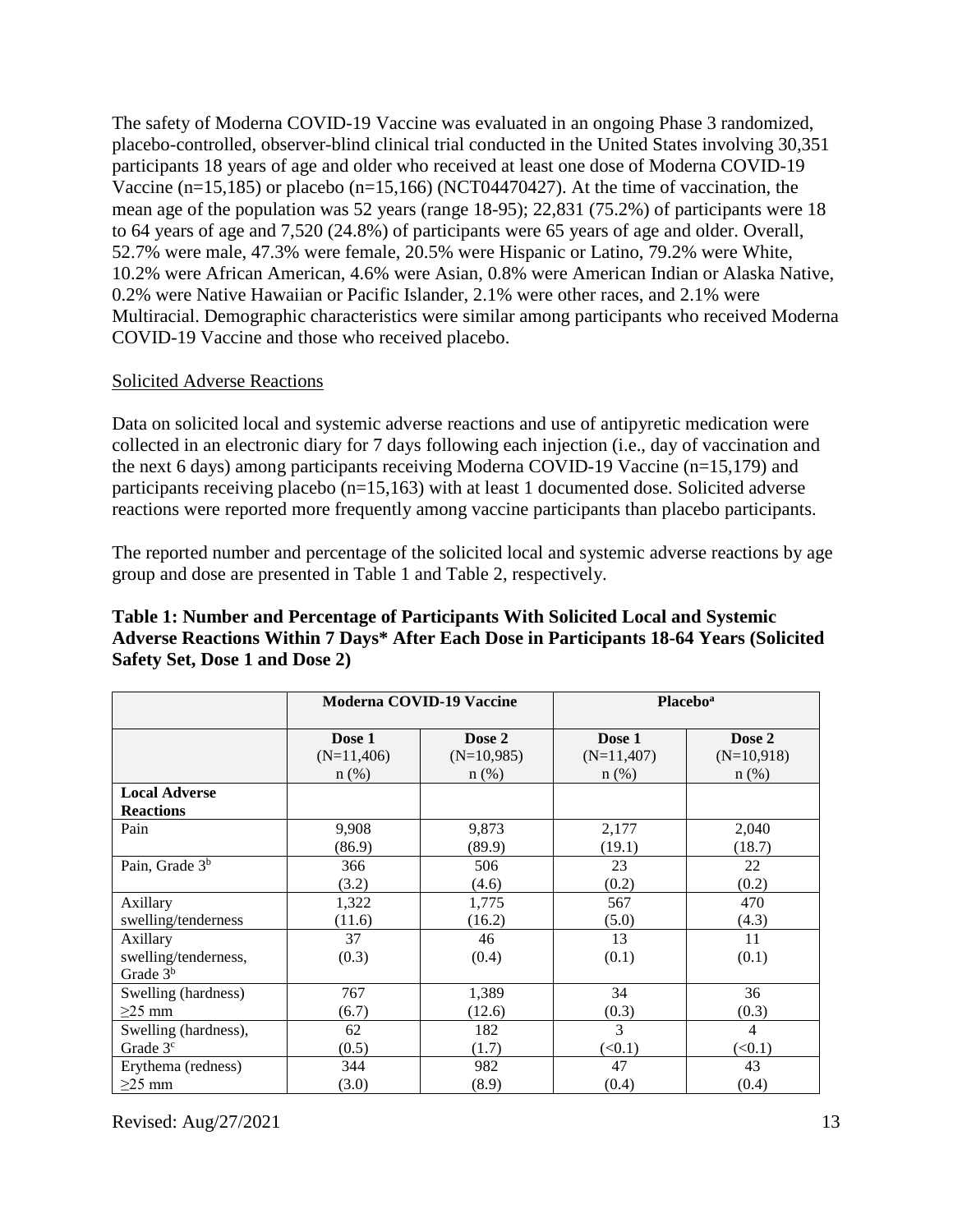|                                             |                        | Moderna COVID-19 Vaccine |                        | Placebo <sup>a</sup>   |
|---------------------------------------------|------------------------|--------------------------|------------------------|------------------------|
|                                             | Dose 1<br>$(N=11,406)$ | Dose 2<br>$(N=10,985)$   | Dose 1<br>$(N=11,407)$ | Dose 2<br>$(N=10,918)$ |
|                                             | $n$ (%)                | $n$ (%)                  | $n$ (%)                | $n$ (%)                |
| Erythema (redness),                         | 34                     | 210                      | 11                     | 12                     |
| Grade 3 <sup>c</sup>                        | (0.3)                  | (1.9)                    | (<0.1)                 | (0.1)                  |
| <b>Systemic Adverse</b><br><b>Reactions</b> |                        |                          |                        |                        |
| Fatigue                                     | 4,384                  | 7,430                    | 3,282                  | 2,687                  |
|                                             | (38.4)                 | (67.6)                   | (28.8)                 | (24.6)                 |
| Fatigue, Grade 3 <sup>d</sup>               | 120                    | 1,174                    | 83                     | 86                     |
|                                             | (1.1)                  | (10.7)                   | (0.7)                  | (0.8)                  |
| Fatigue, Grade 4 <sup>e</sup>               | 1                      | $\Omega$                 | $\Omega$               | $\Omega$               |
|                                             | (<0.1)                 | (0)                      | (0)                    | (0)                    |
| Headache                                    | 4,030                  | 6,898                    | 3,304                  | 2,760                  |
|                                             | (35.3)                 | (62.8)                   | (29.0)                 | (25.3)                 |
| Headache, Grade 3f                          | 219                    | 553                      | 162                    | 129                    |
|                                             | (1.9)                  | (5.0)                    | (1.4)                  | (1.2)                  |
| Myalgia                                     | 2,699                  | 6,769                    | 1,628                  | 1,411                  |
|                                             | (23.7)                 | (61.6)                   | (14.3)                 | (12.9)                 |
| Myalgia, Grade 3 <sup>d</sup>               | 73                     | 1,113                    | 38                     | 42                     |
|                                             | (0.6)                  | (10.1)                   | (0.3)                  | (0.4)                  |
| Arthralgia                                  | 1,893                  | 4,993                    | 1,327                  | 1,172                  |
|                                             | (16.6)                 | (45.5)                   | (11.6)                 | (10.7)                 |
| Arthralgia, Grade 3 <sup>d</sup>            | 47                     | 647                      | 29                     | 37                     |
|                                             | (0.4)                  | (5.9)                    | (0.3)                  | (0.3)                  |
| Arthralgia, Grade 4 <sup>e</sup>            | $\mathbf{1}$           | $\overline{0}$           | $\mathbf{0}$           | $\overline{0}$         |
|                                             | (<0.1)                 | (0)                      | (0)                    | (0)                    |
| Chills                                      | 1,051                  | 5,341                    | 730                    | 658                    |
|                                             | (9.2)                  | (48.6)                   | (6.4)                  | (6.0)                  |
| Chills, Grade 3g                            | 17                     | 164                      | 8                      | 15                     |
|                                             | (0.1)                  | (1.5)                    | (<0.1)                 | (0.1)                  |
| Nausea/vomiting                             | 1,068                  | 2,348                    | 908                    | 801                    |
|                                             | (9.4)                  | (21.4)                   | (8.0)                  | (7.3)                  |
| Nausea/vomiting,                            | $\overline{6}$         | 10                       | $\overline{8}$         | $\overline{8}$         |
| Grade 3h                                    | (<0.1)                 | (<0.1)                   | (<0.1)                 | (<0.1)                 |
| Fever                                       | 105                    | 1,908                    | 37                     | 39                     |
|                                             | (0.9)                  | (17.4)                   | (0.3)                  | (0.4)                  |
| Fever, Grade 3 <sup>i</sup>                 | 10                     | 184                      |                        | $\mathcal{D}_{\alpha}$ |
|                                             | (<0.1)                 | (1.7)                    | (<0.1)                 | (<0.1)                 |
| Fever, Grade 4 <sup>j</sup>                 | $\overline{4}$         | 12                       | $\overline{4}$         | $\overline{2}$         |
|                                             | (<0.1)                 | (0.1)                    | (<0.1)                 | (<0.1)                 |
| Use of antipyretic or                       | 2,656                  | 6,292                    | 1,523                  | 1,248                  |
| pain medication                             | (23.3)                 | (57.3)                   | (13.4)                 | (11.4)                 |

\* 7 days included day of vaccination and the subsequent 6 days. Events and use of antipyretic or pain medication were collected in the electronic diary (e-diary).

<sup>a</sup> Placebo was a saline solution.

<sup>b</sup> Grade 3 pain and axillary swelling/tenderness: Defined as any use of prescription pain reliever; prevents daily activity.

 $\degree$  Grade 3 swelling and erythema: Defined as >100 mm / >10 cm.

<sup>d</sup> Grade 3 fatigue, myalgia, arthralgia: Defined as significant; prevents daily activity.

<sup>e</sup> Grade 4 fatigue, arthralgia: Defined as requires emergency room visit or hospitalization.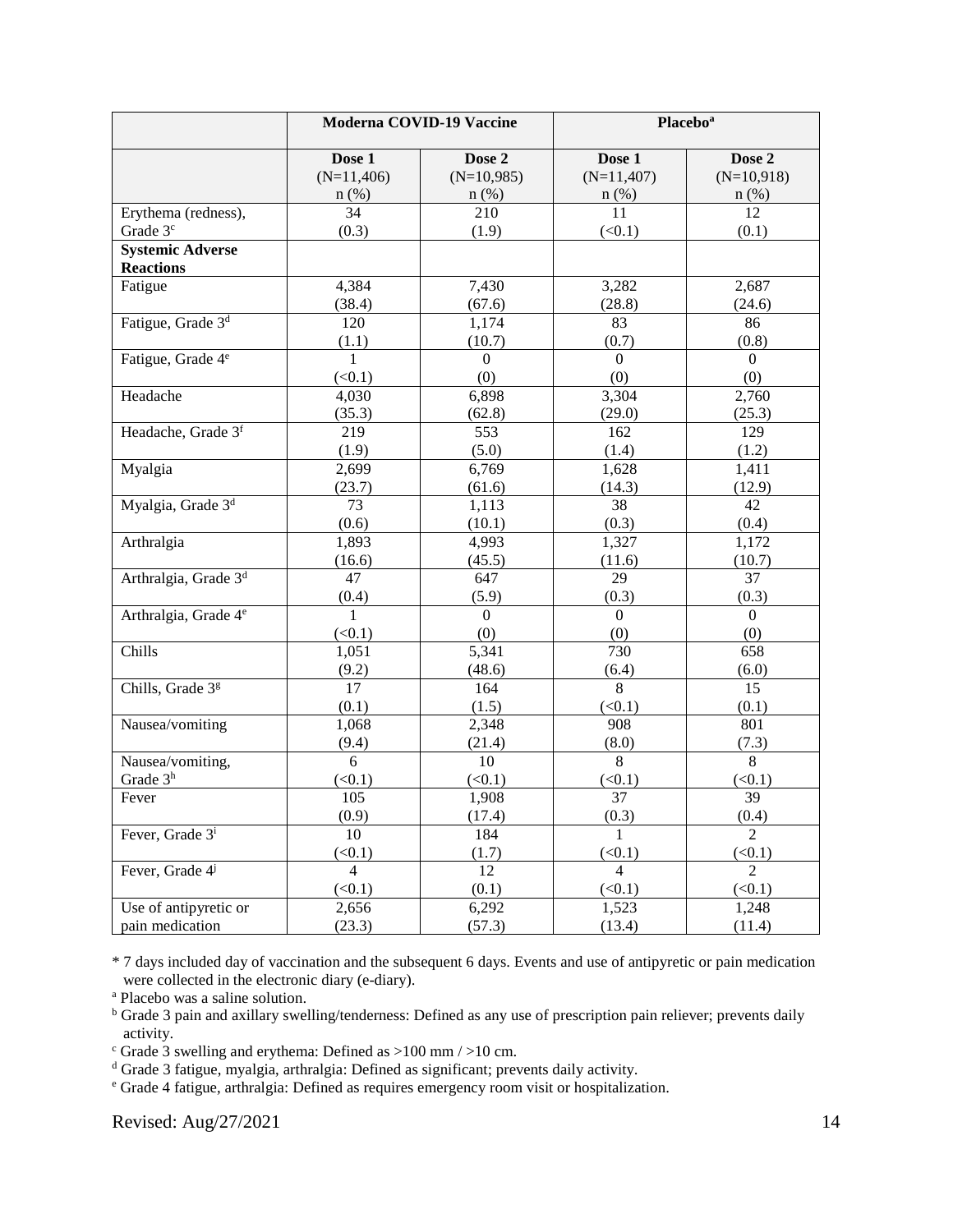<sup>f</sup> Grade 3 headache: Defined as significant; any use of prescription pain reliever or prevents daily activity.

<sup>g</sup> Grade 3 chills: Defined as prevents daily activity and requires medical intervention.

h Grade 3 nausea/vomiting: Defined as prevents daily activity, requires outpatient intravenous hydration.

<sup>i</sup> Grade 3 fever: Defined as ≥39.0° – ≤40.0°C / ≥102.1° – ≤104.0°F.<br><sup>j</sup> Grade 4 fever: Defined as >40.0°C / >104.0°F.

#### **Table 2: Number and Percentage of Participants With Solicited Local and Systemic Adverse Reactions Within 7 Days\* After Each Dose in Participants 65 Years and Older (Solicited Safety Set, Dose 1 and Dose 2)**

|                                    |                       | <b>Moderna COVID-19 Vaccine</b> | Placebo <sup>a</sup>  |                       |
|------------------------------------|-----------------------|---------------------------------|-----------------------|-----------------------|
|                                    | Dose 1<br>$(N=3,762)$ | Dose 2<br>$(N=3,692)$           | Dose 1<br>$(N=3,748)$ | Dose 2<br>$(N=3,648)$ |
| <b>Local Adverse</b>               | $n$ (%)               | $n$ (%)                         | $n$ (%)               | $n$ (%)               |
| <b>Reactions</b>                   |                       |                                 |                       |                       |
| Pain                               | 2,782                 | 3,070                           | 481                   | 437                   |
|                                    | (74.0)                | (83.2)                          | (12.8)                | (12.0)                |
| Pain, Grade 3 <sup>b</sup>         | 50                    | 98                              | 32                    | 18                    |
|                                    | (1.3)                 | (2.7)                           | (0.9)                 | (0.5)                 |
| Axillary                           | $\overline{231}$      | 315                             | 155                   | $\overline{97}$       |
| swelling/tenderness                | (6.1)                 | (8.5)                           | (4.1)                 | (2.7)                 |
| Axillary                           | 12                    | 21                              | 14                    | 8                     |
| swelling/tenderness,<br>Grade $3b$ | (0.3)                 | (0.6)                           | (0.4)                 | (0.2)                 |
| Swelling (hardness)                | 165                   | $\overline{400}$                | $\overline{18}$       | 13                    |
| $\geq$ 25 mm                       | (4.4)                 | (10.8)                          | (0.5)                 | (0.4)                 |
| Swelling (hardness),               | 20                    | 72                              | 3                     | $\tau$                |
| Grade 3 <sup>c</sup>               | (0.5)                 | (2.0)                           | (<0.1)                | (0.2)                 |
| Erythema (redness)                 | 86                    | 275                             | 20                    | 13                    |
| $\geq$ 25 mm                       | (2.3)                 | (7.5)                           | (0.5)                 | (0.4)                 |
| Erythema (redness),                | $\overline{8}$        | $\overline{77}$                 | $\overline{2}$        | $\overline{3}$        |
| Grade 3 <sup>c</sup>               | (0.2)                 | (2.1)                           | (<0.1)                | (<0.1)                |
| <b>Systemic Adverse</b>            |                       |                                 |                       |                       |
| <b>Reactions</b>                   |                       |                                 |                       |                       |
| Fatigue                            | 1,251                 | 2,152                           | 851                   | 716                   |
|                                    | (33.3)                | (58.3)                          | (22.7)                | (19.6)                |
| Fatigue, Grade 3 <sup>d</sup>      | 30                    | 254                             | 22                    | 20                    |
|                                    | (0.8)                 | (6.9)                           | (0.6)                 | (0.5)                 |
| Headache                           | 921                   | 1,704                           | $\overline{723}$      | 650                   |
|                                    | (24.5)                | (46.2)                          | (19.3)                | (17.8)                |
| Headache, Grade 3 <sup>e</sup>     | 52                    | 106                             | 34                    | 33                    |
|                                    | (1.4)                 | (2.9)                           | (0.9)                 | (0.9)                 |
| Myalgia                            | $\overline{742}$      | 1,739                           | 443                   | 398                   |
|                                    | (19.7)                | (47.1)                          | (11.8)                | (10.9)                |
| Myalgia, Grade 3 <sup>d</sup>      | 17                    | 205                             | 9                     | 10                    |
|                                    | (0.5)<br>(5.6)<br>618 |                                 | (0.2)<br>456          | (0.3)<br>397          |
| Arthralgia                         | (16.4)                | 1,291<br>(35.0)                 | (12.2)                | (10.9)                |
| Arthralgia, Grade 3 <sup>d</sup>   | 13                    | 123                             | 8                     | $\overline{7}$        |
|                                    | (0.3)                 | (3.3)                           | (0.2)                 | (0.2)                 |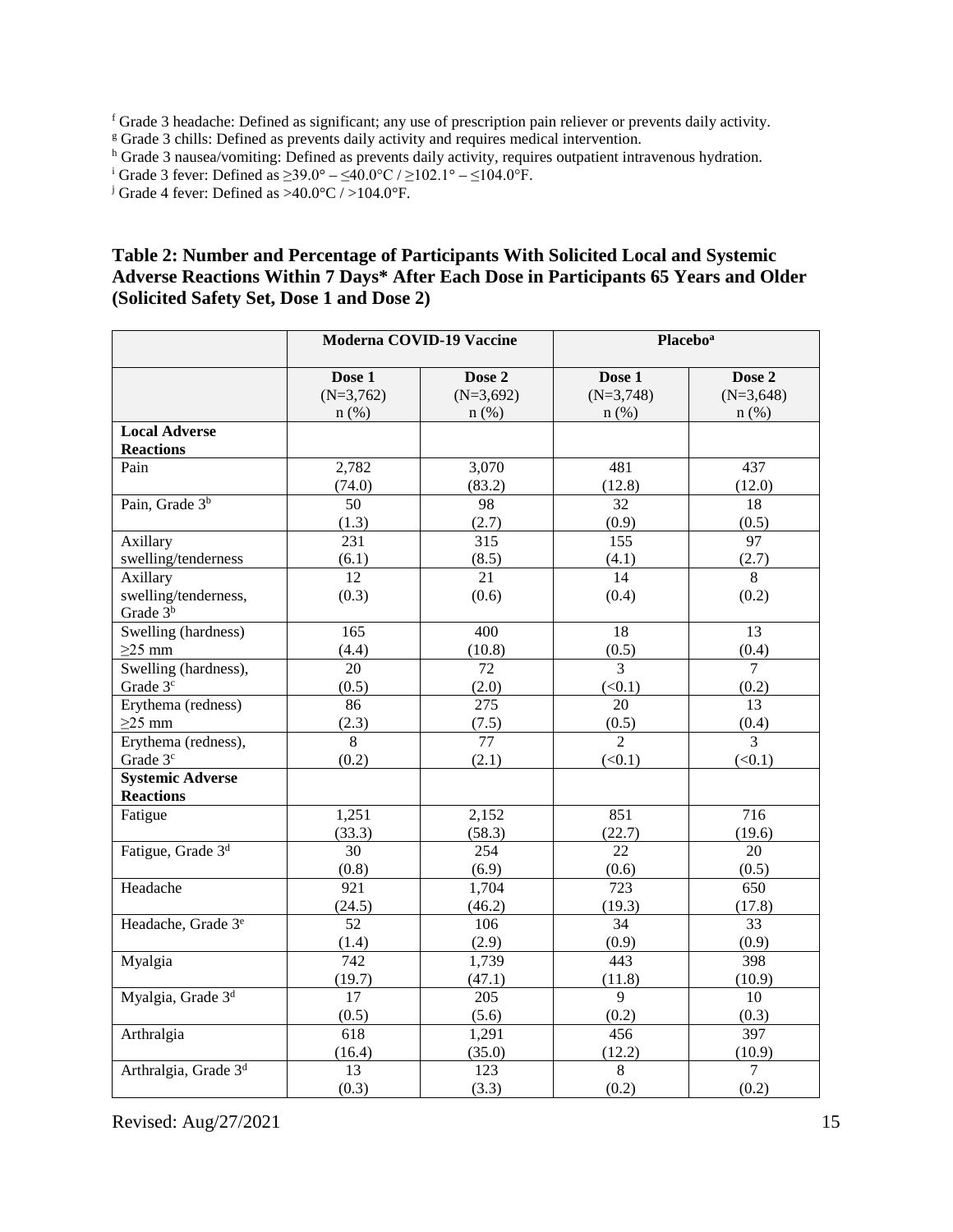|                              |             | <b>Moderna COVID-19 Vaccine</b> |                | <b>Placebo</b> <sup>a</sup> |
|------------------------------|-------------|---------------------------------|----------------|-----------------------------|
|                              | Dose 1      | Dose 2                          | Dose 1         | Dose 2                      |
|                              | $(N=3,762)$ | $(N=3,692)$                     | $(N=3,748)$    | $(N=3,648)$                 |
|                              | $n$ (%)     | $n$ (%)                         | $n$ (%)        | $n$ (%)                     |
| Chills                       | 202         | 1,141                           | 148            | 151                         |
|                              | (5.4)       | (30.9)                          | (4.0)          | (4.1)                       |
| Chills, Grade 3 <sup>f</sup> | 7           | 27                              | 6              | $\mathfrak{D}$              |
|                              | (0.2)       | (0.7)                           | (0.2)          | (<0.1)                      |
| Nausea/vomiting              | 194         | 437                             | 166            | 133                         |
|                              | (5.2)       | (11.8)                          | (4.4)          | (3.6)                       |
| Nausea/vomiting,             | 4           | 10                              | 4              | 3                           |
| Grade 3 <sup>g</sup>         | (0.1)       | (0.3)                           | (0.1)          | (<0.1)                      |
| Nausea/vomiting,             | $\Omega$    |                                 | $\Omega$       | $\Omega$                    |
| Grade 4 <sup>h</sup>         | (0)         | (<0.1)                          | (0)            | (0)                         |
| Fever                        | 10          | 370                             | 7              | 4                           |
|                              | (0.3)       | (10.0)                          | (0.2)          | (0.1)                       |
| Fever, Grade 3 <sup>i</sup>  |             | 18                              |                | 0                           |
|                              | (<0.1)      | (0.5)                           | (<0.1)         | (0)                         |
| Fever, Grade 4               | $\Omega$    |                                 | $\overline{2}$ |                             |
|                              | (0)         | (<0.1)                          | (<0.1)         | (<0.1)                      |
| Use of antipyretic or        | 673         | 1,546                           | 477            | 329                         |
| pain medication              | (17.9)      | (41.9)                          | (12.7)         | (9.0)                       |

\* 7 days included day of vaccination and the subsequent 6 days. Events and use of antipyretic or pain medication were collected in the electronic diary (e-diary).

<sup>a</sup> Placebo was a saline solution.

<sup>b</sup> Grade 3 pain and axillary swelling/tenderness: Defined as any use of prescription pain reliever; prevents daily activity.<br>
c Grade 3 swelling and erythema: Defined as  $>100$  mm  $/$   $>10$  cm.<br>
<sup>d</sup> Grade 3 fatigue, myalgia, arthralgia: Defined as significant; prevents daily activity.

<sup>e</sup> Grade 3 headache: Defined as significant; any use of prescription pain reliever or prevents daily activity.

<sup>f</sup> Grade 3 chills: Defined as prevents daily activity and requires medical intervention.

<sup>g</sup> Grade 3 Nausea/vomiting: Defined as prevents daily activity, requires outpatient intravenous hydration.

h Grade 4 Nausea/vomiting: Defined as requires emergency room visit or hospitalization for hypotensive shock.<br>i Grade 3 fever: Defined as  $\geq 39.0^{\circ} - \leq 40.0^{\circ}C / \geq 102.1^{\circ} - \leq 104.0^{\circ}F$ .<br>j Grade 4 fever: Defined

Solicited local and systemic adverse reactions reported following administration of Moderna COVID-19 Vaccine had a median duration of 1 to 3 days.

Grade 3 solicited local adverse reactions were more frequently reported after Dose 2 than after Dose 1. Solicited systemic adverse reactions were more frequently reported by vaccine recipients after Dose 2 than after Dose 1.

#### Unsolicited Adverse Events

Participants were monitored for unsolicited adverse events for up to 28 days following each dose and follow-up is ongoing. Serious adverse events and medically attended adverse events will be recorded for the entire study duration of 2 years. As of November 25, 2020, among participants who had received at least 1 dose of vaccine or placebo (vaccine=15,185, placebo=15,166), unsolicited adverse events that occurred within 28 days following each vaccination were reported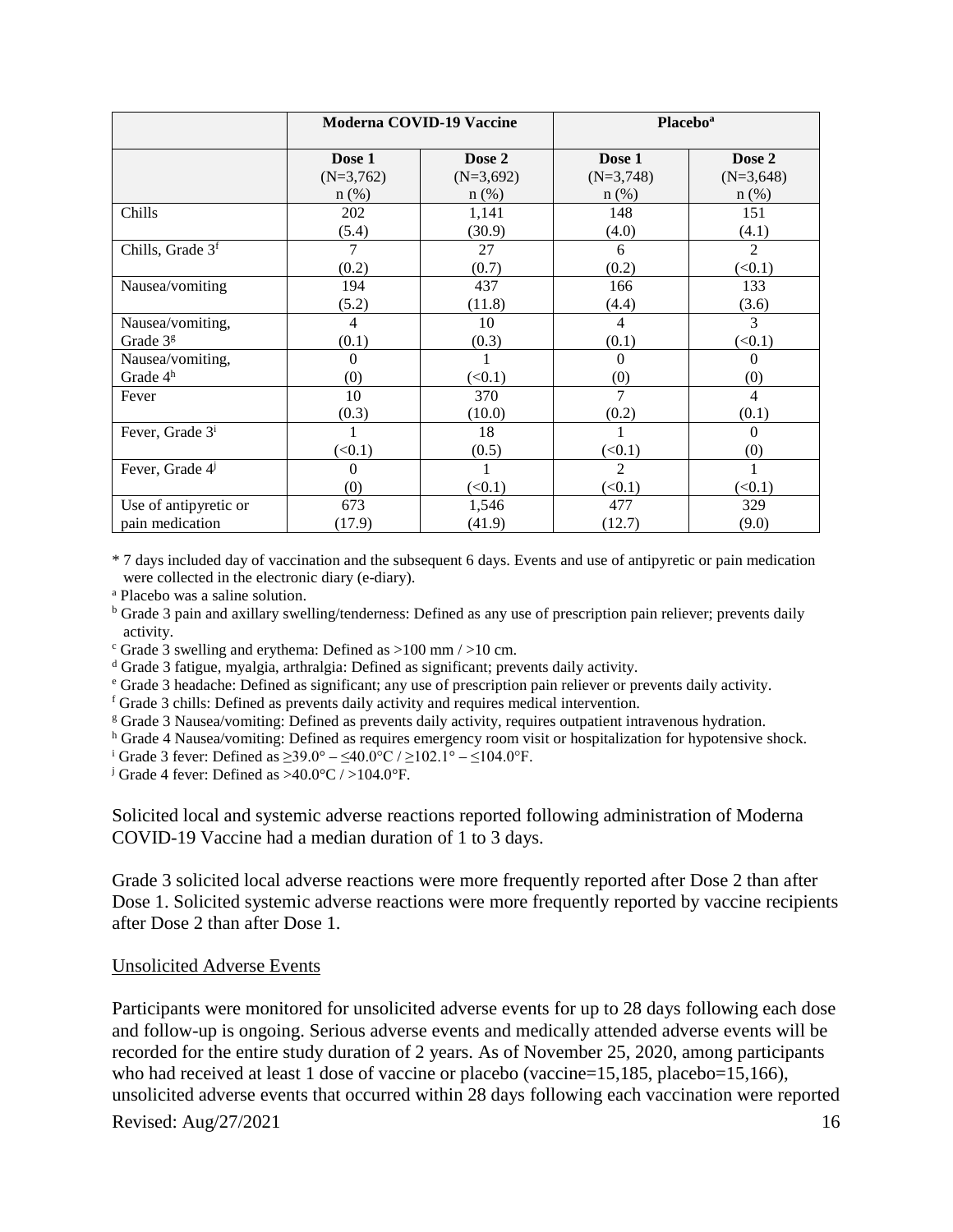by 23.9% of participants (n=3,632) who received Moderna COVID-19 Vaccine and 21.6% of participants (n=3,277) who received placebo. In these analyses, 87.9% of study participants had at least 28 days of follow-up after Dose 2.

Lymphadenopathy-related events that were not necessarily captured in the 7-day e-diary were reported by 1.1% of vaccine recipients and 0.6% of placebo recipients. These events included lymphadenopathy, lymphadenitis, lymph node pain, vaccination-site lymphadenopathy, injection-site lymphadenopathy, and axillary mass, which were plausibly related to vaccination. This imbalance is consistent with the imbalance observed for solicited axillary swelling/tenderness in the injected arm.

Hypersensitivity adverse events were reported in 1.5% of vaccine recipients and 1.1% of placebo recipients. Hypersensitivity events in the vaccine group included injection site rash and injection site urticaria, which are likely related to vaccination. Delayed injection site reactions that began >7 days after vaccination were reported in 1.2% of vaccine recipients and 0.4% of placebo recipients. Delayed injection site reactions included pain, erythema, and swelling and are likely related to vaccination.

Throughout the same period, there were three reports of Bell's palsy in the Moderna COVID-19 Vaccine group (one of which was a serious adverse event), which occurred 22, 28, and 32 days after vaccination, and one in the placebo group which occurred 17 days after vaccination. Currently available information on Bell's palsy is insufficient to determine a causal relationship with the vaccine.

There were no other notable patterns or numerical imbalances between treatment groups for specific categories of adverse events (including other neurologic, neuro-inflammatory, and thrombotic events) that would suggest a causal relationship to Moderna COVID-19 Vaccine.

In 60 individuals who had undergone various solid organ transplant procedures (heart, kidney, kidney-pancreas, liver, lung, pancreas) a median of 3.57 years previously (range 1.99-6.75 years) who received a third vaccine dose, the adverse event profile was similar to that after the second dose and no Grade 3 or Grade 4 events were reported.

#### Serious Adverse Events

As of November 25, 2020, serious adverse events were reported by 1.0% (n=147) of participants who received Moderna COVID-19 Vaccine and 1.0% (n=153) of participants who received placebo, one of which was the case of Bell's palsy which occurred 32 days following receipt of vaccine.

In these analyses, 87.9% of study participants had at least 28 days of follow-up after Dose 2, and the median follow-up time for all participants was 9 weeks after Dose 2.

There were two serious adverse events of facial swelling in vaccine recipients with a history of injection of dermatological fillers. The onset of swelling was reported 1 and 2 days, respectively, after vaccination and was likely related to vaccination.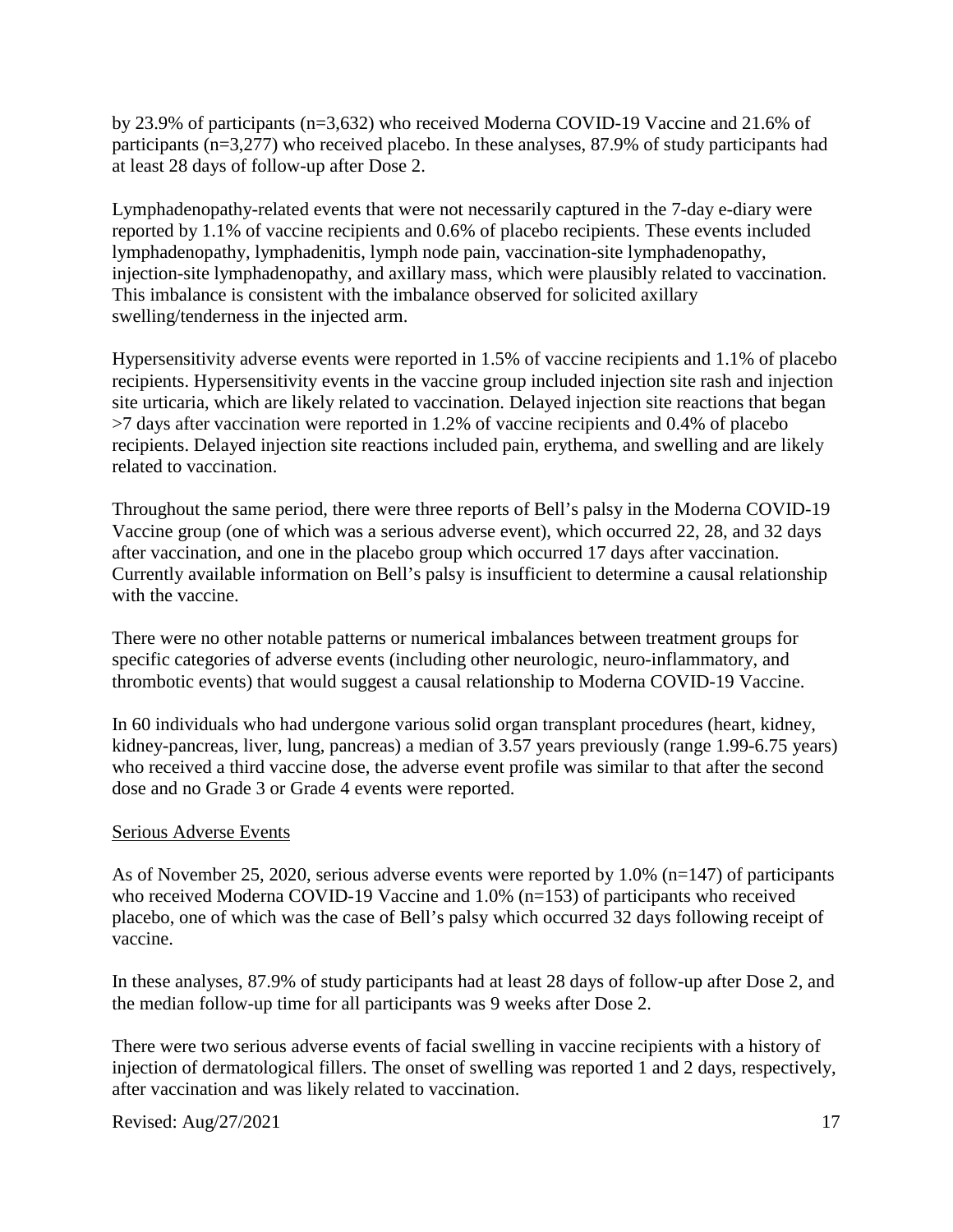There was one serious adverse event of intractable nausea and vomiting in a participant with prior history of severe headache and nausea requiring hospitalization. This event occurred 1 day after vaccination and was likely related to vaccination.

There were no other notable patterns or imbalances between treatment groups for specific categories of serious adverse events (including neurologic, neuro-inflammatory, and thrombotic events) that would suggest a causal relationship to Moderna COVID-19 Vaccine.

### **6.2 Post-Authorization Experience**

The following adverse reactions have been identified during post-authorization use of the Moderna COVID-19 Vaccine. Because these reactions are reported voluntarily, it is not always possible to reliably estimate their frequency or establish a causal relationship to vaccine exposure.

Cardiac Disorders: myocarditis, pericarditis Immune System Disorders: anaphylaxis Nervous System Disorders: syncope

## **8 REQUIREMENTS AND INSTRUCTIONS FOR REPORTING ADVERSE EVENTS AND VACCINE ADMINISTRATION ERRORS**

See Overall Safety Summary (Section 6) for additional information.

The vaccination provider enrolled in the federal COVID-19 Vaccination Program is responsible for the MANDATORY reporting of the listed events following Moderna COVID-19 Vaccine to the Vaccine Adverse Event Reporting System (VAERS)

- Vaccine administration errors whether or not associated with an adverse event
- Serious adverse events<sup>\*</sup> (irrespective of attribution to vaccination)
- Cases of multisystem inflammatory syndrome (MIS) in adults
- Cases of COVID-19 that results in hospitalization or death

\*Serious Adverse Events are defined as:

- Death;
- A life-threatening adverse event;
- Inpatient hospitalization or prolongation of existing hospitalization;
- A persistent or significant incapacity or substantial disruption of the ability to conduct normal life functions;
- A congenital anomaly/birth defect;
- An important medical event that based on appropriate medical judgement may jeopardize the individual and may require medical or surgical intervention to prevent one of the outcomes listed above.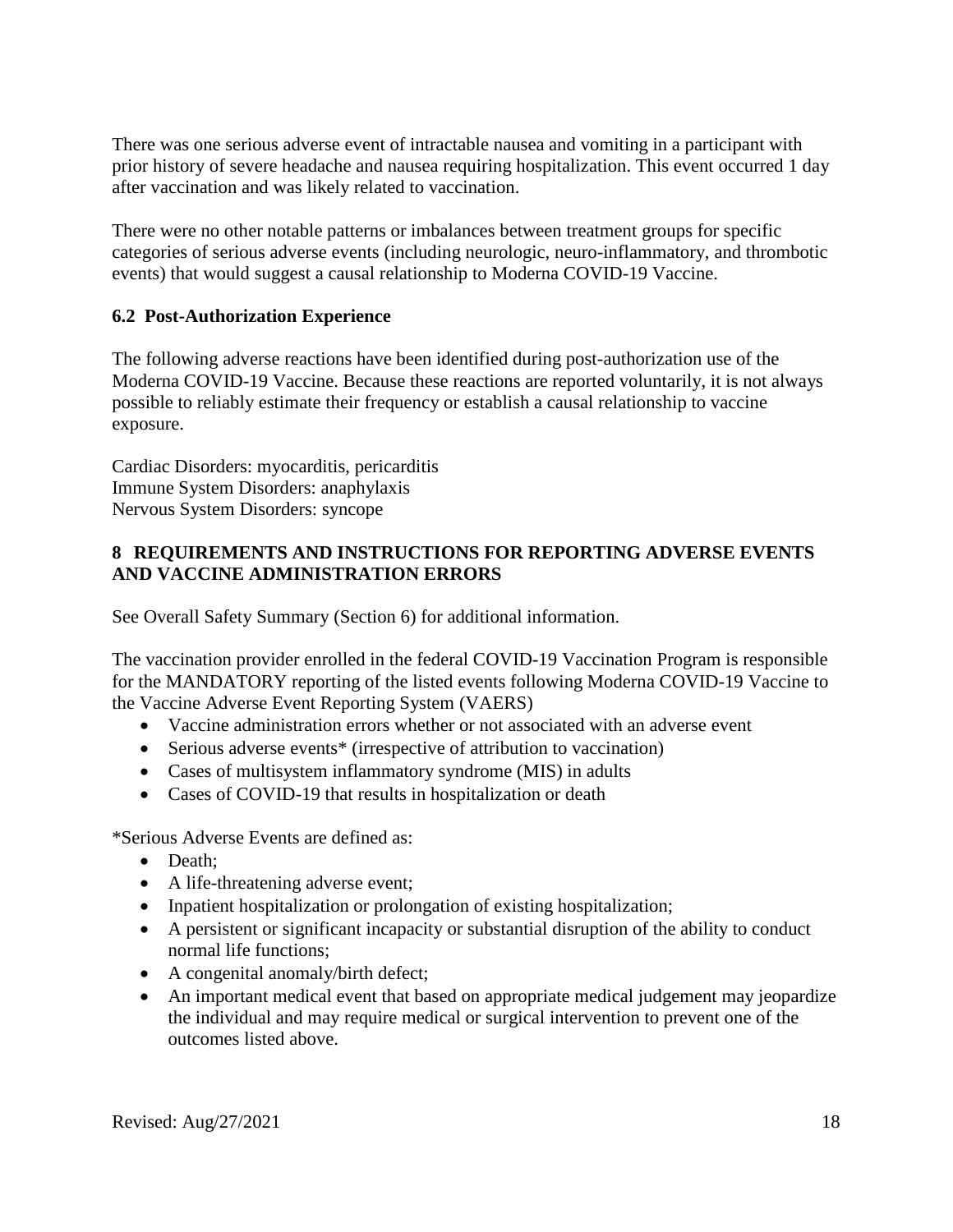### Instructions for Reporting to VAERS

The vaccination provider enrolled in the federal COVID-19 Vaccination Program should complete and submit a VAERS form to FDA using one of the following methods:

- Complete and submit the report online: https://vaers.hhs.gov/reportevent.html, or
- If you are unable to submit this form electronically, you may fax it to VAERS at 1-877- 721-0366. If you need additional help submitting a report, you may call the VAERS tollfree information line at 1-800-822-7967 or send an email to info@vaers.org.

#### **IMPORTANT: When reporting adverse events or vaccine administration errors to VAERS, please complete the entire form with detailed information. It is important that the information reported to FDA be as detailed and complete as possible. Information to include:**

- Patient demographics (e.g., patient name, date of birth)
- Pertinent medical history
- Pertinent details regarding admission and course of illness
- Concomitant medications
- Timing of adverse event(s) in relationship to administration of Moderna COVID-19 Vaccine
- Pertinent laboratory and virology information
- Outcome of the event and any additional follow-up information if it is available at the time of the VAERS report. Subsequent reporting of follow-up information should be completed if additional details become available.

The following steps are highlighted to provide the necessary information for safety tracking:

- 1. In Box 17, provide information on Moderna COVID-19 Vaccine and any other vaccines administered on the same day; and in Box 22, provide information on any other vaccines received within one month prior.
- 2. In Box 18, description of the event:
	- a. Write "Moderna COVID-19 Vaccine EUA" as the first line
	- b. Provide a detailed report of vaccine administration error and/or adverse event. It is important to provide detailed information regarding the patient and adverse event/medication error for ongoing safety evaluation of this unapproved vaccine. Please see information to include listed above.
- 3. Contact information:
	- a. In Box 13, provide the name and contact information of the prescribing healthcare provider or institutional designee who is responsible for the report.
	- b. In Box 14, provide the name and contact information of the best doctor/healthcare professional to contact about the adverse event.
	- c. In Box 15, provide the address of the facility where vaccine was given (NOT the healthcare provider's office address).

## Other Reporting Instructions

Vaccination providers may report to VAERS other adverse events that are not required to be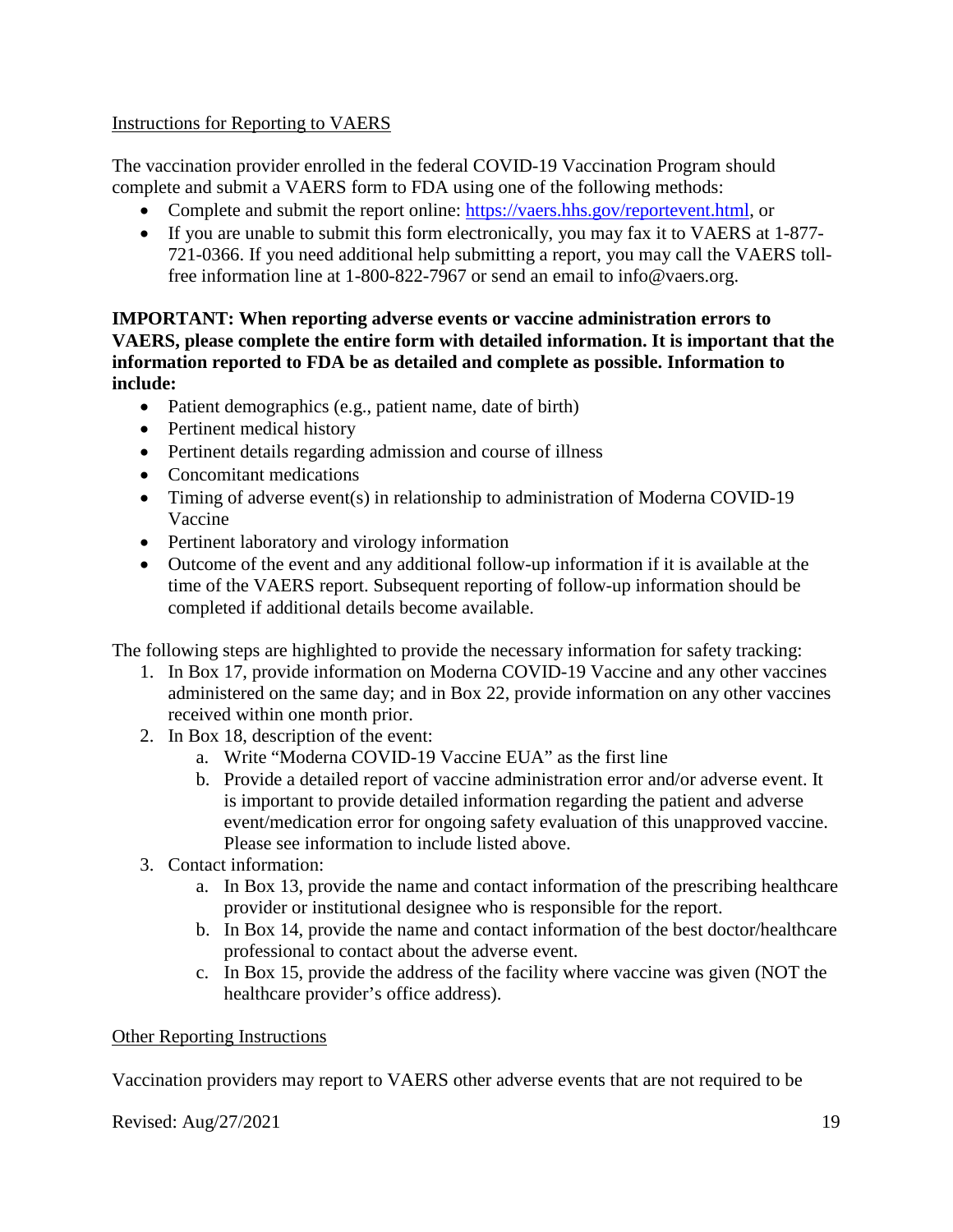reported using the contact information above.

To the extent feasible, report adverse events to ModernaTX, Inc. using the contact information below or by providing a copy of the VAERS form to ModernaTX, Inc.

| Email                   | <b>Fax number</b> | <b>Telephone number</b>             |
|-------------------------|-------------------|-------------------------------------|
| ModernaPV@modernatx.com | 1-866-599-1342    | 1-866-MODERNA<br>$(1-866-663-3762)$ |

## **10 DRUG INTERACTIONS**

There are no data to assess the concomitant administration of the Moderna COVID-19 Vaccine with other vaccines.

## **11 USE IN SPECIFIC POPULATIONS**

## **11.1 Pregnancy**

#### Pregnancy Exposure Registry

There is a pregnancy exposure registry that monitors pregnancy outcomes in women exposed to Moderna COVID-19 Vaccine during pregnancy. Women who are vaccinated with Moderna COVID-19 Vaccine during pregnancy are encouraged to enroll in the registry by calling 1-866- MODERNA (1-866-663-3762).

#### Risk Summary

All pregnancies have a risk of birth defect, loss, or other adverse outcomes. In the U.S. general population, the estimated background risk of major birth defects and miscarriage in clinically recognized pregnancies is 2% to 4% and 15% to 20%, respectively. Available data on Moderna COVID-19 Vaccine administered to pregnant women are insufficient to inform vaccineassociated risks in pregnancy.

In a developmental toxicity study, 0.2 mL of a vaccine formulation containing the same quantity of nucleoside-modified messenger ribonucleic acid (mRNA) (100 mcg) and other ingredients included in a single human dose of Moderna COVID-19 Vaccine was administered to female rats by the intramuscular route on four occasions: 28 and 14 days prior to mating, and on gestation days 1 and 13. No vaccine-related adverse effects on female fertility, fetal development, or postnatal development were reported in the study.

## **11.2 Lactation**

## Risk Summary

Data are not available to assess the effects of Moderna COVID-19 Vaccine on the breastfed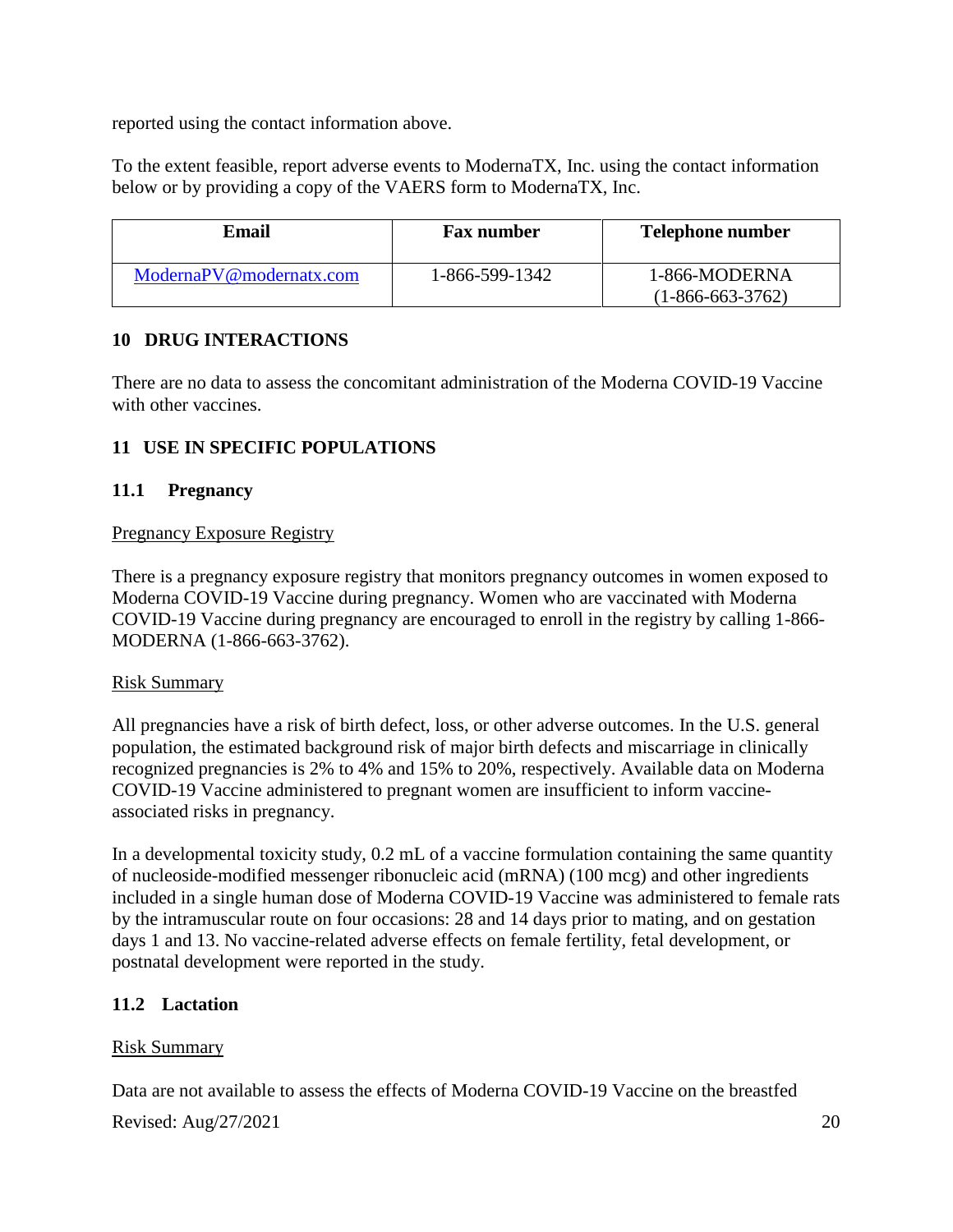infant or on milk production/excretion.

## **11.3 Pediatric Use**

Safety and effectiveness have not been assessed in persons less than 18 years of age. Emergency Use Authorization of Moderna COVID-19 Vaccine does not include use in individuals younger than 18 years of age.

## **11.4 Geriatric Use**

Clinical studies of Moderna COVID-19 Vaccine included participants 65 years of age and older receiving vaccine or placebo, and their data contribute to the overall assessment of safety and efficacy. In an ongoing Phase 3 clinical study, 24.8% (n=7,520) of participants were 65 years of age and older and 4.6% (n=1,399) of participants were 75 years of age and older. Vaccine efficacy in participants 65 years of age and older was 86.4% (95% CI 61.4, 95.2) compared to 95.6% (95% CI 90.6, 97.9) in participants 18 to <65 years of age *[see Clinical Trial Results and Supporting Data for EUA (18)]*. Overall, there were no notable differences in the safety profiles observed in participants 65 years of age and older and younger participants *[*see *Overall Safety Summary (6.1)]*.

## **11.5 Use in Immunocompromised**

Safety and effectiveness of a third dose of the Moderna COVID-19 Vaccine have been tested in persons that received solid organ transplants. The administration of third vaccine doses appears to be only moderately effective in increasing antibody titers, so patients should be counselled to maintain physical precautions to help prevent COVID-19. In addition, close contacts of immunocompromised persons should be vaccinated as appropriate for their health status.

## **13 DESCRIPTION**

Moderna COVID-19 Vaccine is provided as a white to off-white suspension for intramuscular injection. Each 0.5 mL dose of Moderna COVID-19 Vaccine contains 100 mcg of nucleosidemodified messenger RNA (mRNA) encoding the pre-fusion stabilized Spike glycoprotein (S) of SARS-CoV-2 virus.

Each dose of the Moderna COVID-19 Vaccine contains the following ingredients: a total lipid content of 1.93 mg (SM-102, polyethylene glycol [PEG] 2000 dimyristoyl glycerol [DMG], cholesterol, and 1,2-distearoyl-sn-glycero-3-phosphocholine [DSPC]), 0.31 mg tromethamine, 1.18 mg tromethamine hydrochloride, 0.043 mg acetic acid, 0.20 mg sodium acetate trihydrate, and 43.5 mg sucrose.

Moderna COVID-19 Vaccine does not contain a preservative.

The vial stoppers are not made with natural rubber latex.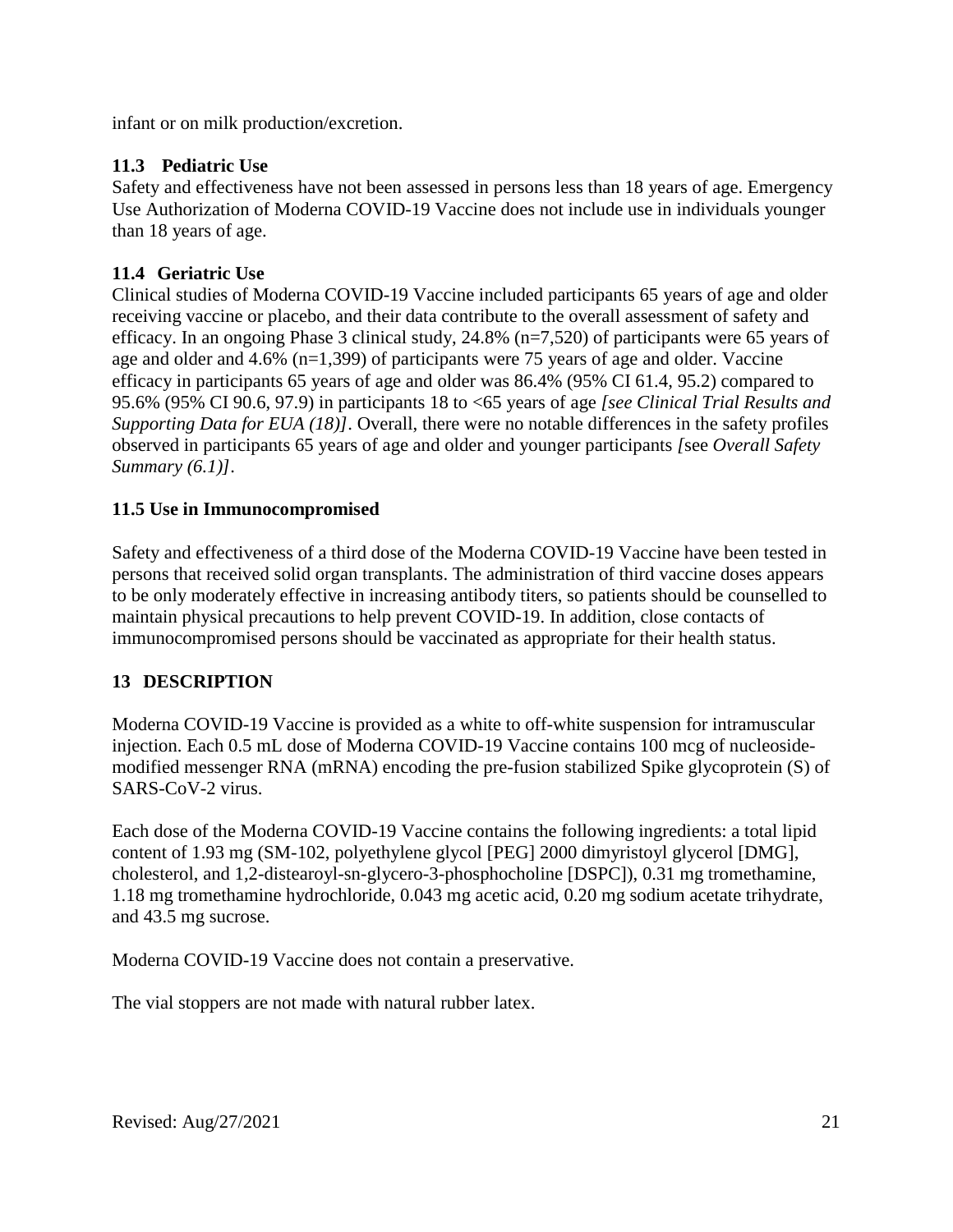## **14 CLINICAL PHARMACOLOGY**

## **14.1 Mechanism of Action**

The nucleoside-modified mRNA in the Moderna COVID-19 Vaccine is formulated in lipid particles, which enable delivery of the nucleoside-modified mRNA into host cells to allow expression of the SARS-CoV-2 S antigen. The vaccine elicits an immune response to the S antigen, which protects against COVID-19.

# **18 CLINICAL TRIAL RESULTS AND SUPPORTING DATA FOR EUA**

A Phase 3 randomized, placebo-controlled, observer-blind clinical trial to evaluate the efficacy, safety, and immunogenicity of the Moderna COVID-19 Vaccine in participants 18 years of age and older is ongoing in the United States (NCT04470427). Randomization was stratified by age and health risk: 18 to <65 years of age without comorbidities (not at risk for progression to severe COVID-19), 18 to <65 years of age with comorbidities (at risk for progression to severe COVID-19), and 65 years of age and older with or without comorbidities. Participants who were immunocompromised and those with a known history of SARS-CoV-2 infection were excluded from the study. Participants with no known history of SARS-CoV-2 infection but with positive laboratory results indicative of infection at study entry were included. The study allowed for the inclusion of participants with stable pre-existing medical conditions, defined as disease not requiring significant change in therapy or hospitalization for worsening disease during the 3 months before enrollment, as well as participants with stable human immunodeficiency virus (HIV) infection. A total of 30,420 participants were randomized equally to receive 2 doses of the Moderna COVID-19 Vaccine or saline placebo 1 month apart. Participants will be followed for efficacy and safety until 24 months after the second dose.

The primary efficacy analysis population (referred to as the Per-Protocol Set) included 28,207 participants who received two doses (at 0 and 1 month) of either Moderna COVID-19 Vaccine  $(n=14,134)$  or placebo  $(n=14,073)$ , and had a negative baseline SARS-CoV-2 status. In the Per-Protocol Set, 47.4% were female, 19.7% were Hispanic or Latino; 79.5% were White, 9.7% were African American, 4.6% were Asian, and 2.1% other races. The median age of participants was 53 years (range 18-95) and 25.3% of participants were 65 years of age and older. Of the study participants in the Per-Protocol Set, 18.5% were at increased risk of severe COVID-19 due to at least one pre-existing medical condition (chronic lung disease, significant cardiac disease, severe obesity, diabetes, liver disease, or HIV infection) regardless of age. Between participants who received Moderna COVID-19 Vaccine and those who received placebo, there were no notable differences in demographics or pre-existing medical conditions.

## Efficacy Against COVID-19

COVID-19 was defined based on the following criteria: The participant must have experienced at least two of the following systemic symptoms: fever  $(\geq 38^{\circ}C)$ , chills, myalgia, headache, sore throat, new olfactory and taste disorder(s); or the participant must have experienced at least one of the following respiratory signs/symptoms: cough, shortness of breath or difficulty breathing, or clinical or radiographical evidence of pneumonia; and the participant must have at least one

Revised: Aug/27/2021 22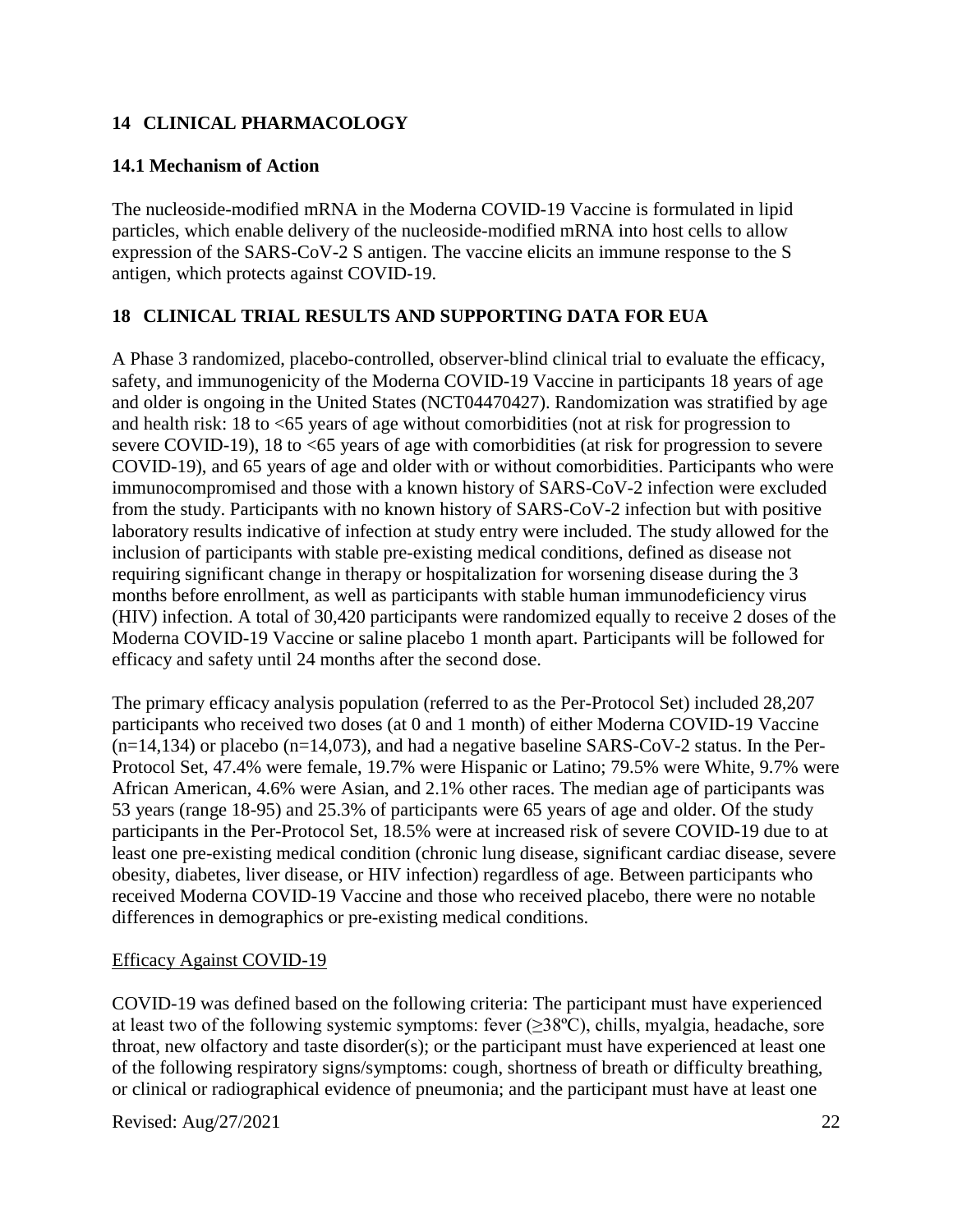NP swab, nasal swab, or saliva sample (or respiratory sample, if hospitalized) positive for SARS-CoV-2 by RT-PCR. COVID-19 cases were adjudicated by a Clinical Adjudication Committee.

The median length of follow up for efficacy for participants in the study was 9 weeks post Dose 2. There were 11 COVID-19 cases in the Moderna COVID-19 Vaccine group and 185 cases in the placebo group, with a vaccine efficacy of 94.1% (95% confidence interval of 89.3% to 96.8%).

| Table 3: Primary Efficacy Analysis: COVID-19 <sup>*</sup> in Participants 18 Years of Age and Older |
|-----------------------------------------------------------------------------------------------------|
| Starting 14 Days After Dose 2 per Adjudication Committee Assessments – Per-Protocol Set             |

| <b>Moderna COVID-19 Vaccine</b> |              | <b>Placebo</b>   |                     |              |                  |                            |
|---------------------------------|--------------|------------------|---------------------|--------------|------------------|----------------------------|
| <b>Participants</b>             | COVID-19     | <b>Incidence</b> | <b>Participants</b> | COVID-19     | <b>Incidence</b> | % Vaccine                  |
| (N)                             | <b>Cases</b> | <b>Rate of</b>   | (N)                 | <b>Cases</b> | Rate of          | <b>Efficacy</b>            |
|                                 | (n)          | COVID-19         |                     | (n)          | COVID-19         | $(95\% \text{ CI})\dagger$ |
|                                 |              | per 1,000        |                     |              | per 1,000        |                            |
|                                 |              | Person-          |                     |              | Person-          |                            |
|                                 |              | <b>Years</b>     |                     |              | Years            |                            |
| 14,134                          | 11           | 3.328            | 14,073              | 185          | 56.510           | 94.1                       |
|                                 |              |                  |                     |              |                  | (89.3, 96.8)               |
|                                 |              |                  |                     |              |                  |                            |

\* COVID-19: symptomatic COVID-19 requiring positive RT-PCR result and at least two systemic symptoms or one respiratory symptom. Cases starting 14 days after Dose 2. 

† VE and 95% CI from the stratified Cox proportional hazard model.

The subgroup analyses of vaccine efficacy are presented in Table 4.

#### **Table 4: Subgroup Analyses of Vaccine Efficacy: COVID-19\* Cases Starting 14 Days After Dose 2 per Adjudication Committee Assessments – Per- Protocol Set**

|                            |                            | <b>Moderna COVID-19 Vaccine</b><br><b>Placebo</b> |                                                                          |                            |                                 |                                                                                 |                                                                          |
|----------------------------|----------------------------|---------------------------------------------------|--------------------------------------------------------------------------|----------------------------|---------------------------------|---------------------------------------------------------------------------------|--------------------------------------------------------------------------|
| Age<br>Subgroup<br>(Years) | <b>Participants</b><br>(N) | COVID-19<br><b>Cases</b><br>(n)                   | <b>Incidence</b><br>Rate of<br>COVID-19<br>per 1,000<br>Person-<br>Years | <b>Participants</b><br>(N) | COVID-19<br><b>Cases</b><br>(n) | <b>Incidence</b><br><b>Rate of</b><br>COVID-19<br>per 1,000<br>Person-<br>Years | $\frac{0}{0}$<br>Vaccine<br><b>Efficacy</b><br>(95%<br>$CI$ <sup>*</sup> |
| 18 to $< 65$               | 10,551                     | ⇁                                                 | 2.875                                                                    | 10,521                     | 156                             | 64.625                                                                          | 95.6<br>(90.6, 97.9)                                                     |
| $\geq 65$                  | 3,583                      | 4                                                 | 4.595                                                                    | 3,552                      | 29                              | 33.728                                                                          | 86.4<br>(61.4, 95.2)                                                     |

\* COVID-19: symptomatic COVID-19 requiring positive RT-PCR result and at least two systemic symptoms or one respiratory symptom. Cases starting 14 days after Dose 2.

† VE and 95% CI from the stratified Cox proportional hazard model.

Severe COVID-19 was defined based on confirmed COVID-19 as per the primary efficacy endpoint case definition, plus any of the following: Clinical signs indicative of severe systemic illness, respiratory rate ≥30 per minute, heart rate ≥125 beats per minute, SpO2 ≤93% on room

Revised: Aug/27/2021 23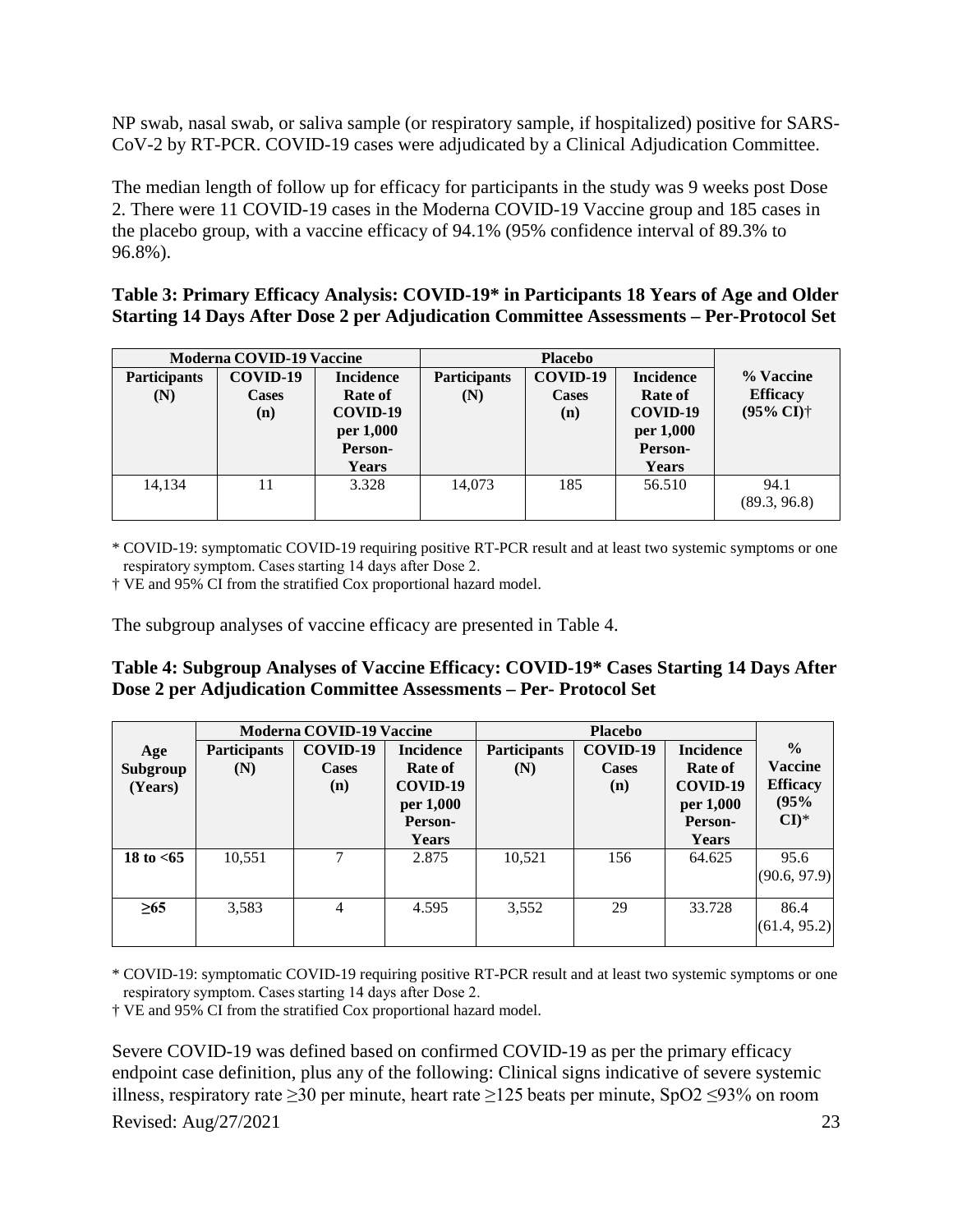air at sea level or PaO2/FIO2 <300 mm Hg; or respiratory failure or ARDS (defined as needing high-flow oxygen, non-invasive or mechanical ventilation, or ECMO), evidence of shock (systolic blood pressure <90 mmHg, diastolic BP <60 mmHg or requiring vasopressors); or significant acute renal, hepatic, or neurologic dysfunction; or admission to an intensive care unit or death.

Among all participants in the Per-Protocol Set analysis, which included COVID-19 cases confirmed by an adjudication committee, no cases of severe COVID-19 were reported in the Moderna COVID-19 Vaccine group compared with 30 cases reported in the placebo group (incidence rate 9.138 per 1,000 person-years). One PCR-positive case of severe COVID-19 in a vaccine recipient was awaiting adjudication at the time of the analysis.

A separate randomized-controlled study has been conducted in 120 individuals who had undergone various solid organ transplant procedures (heart, kidney, kidney-pancreas, liver, lung, pancreas) a median of 3.57 years previously (range 1.99-6.75 years). A third dose of the Moderna COVID-19 Vaccine was administered to 60 individuals approximately 2 months after they had received a second dose; saline placebo was given to 60 individuals for comparison. Significant increases in levels of SARS-CoV-2 antibodies occurred four weeks after the third dose in 33/60 (55.0%) of the Moderna COVID-19 Vaccine group and 10/57 (17.5%) of the placebo group.

## **19 HOW SUPPLIED/STORAGE AND HANDLING**

Moderna COVID-19 Vaccine Suspension for Intramuscular Injection Multiple-Dose Vials are supplied as follows:

| NDC 80777-273-99 Carton of 10 multiple-dose vials, each vial containing a maximum of |
|--------------------------------------------------------------------------------------|
| 11 doses: range $10-11$ doses $(0.5$ mL)                                             |
|                                                                                      |

NDC 80777-273-98 Carton of 10 multiple-dose vials, each vial containing a maximum of 15 doses: range 13-15 doses (0.5 mL)

During storage, minimize exposure to room light.

Store frozen between -50° to -15°C (-58° to 5°F). Store in the original carton to protect from light.

Do not store on dry ice or below -50ºC (-58ºF). Use of dry ice may subject vials to temperatures colder than  $-50^{\circ}$ C ( $-58^{\circ}$ F).

Vials may be stored refrigerated between 2° to 8°C (36° to 46°F) for up to 30 days prior to first use. Do not refreeze.

Vials may be stored between  $8^{\circ}$  to  $25^{\circ}$ C (46 $^{\circ}$  to 77 $^{\circ}$ F) for a total of 24 hours.

After the first dose has been withdrawn, the vial should be held between  $2^{\circ}$  to  $25^{\circ}$ C (36° to 77°F). Vials should be discarded 12 hours after the first puncture.

Revised: Aug/27/2021 24